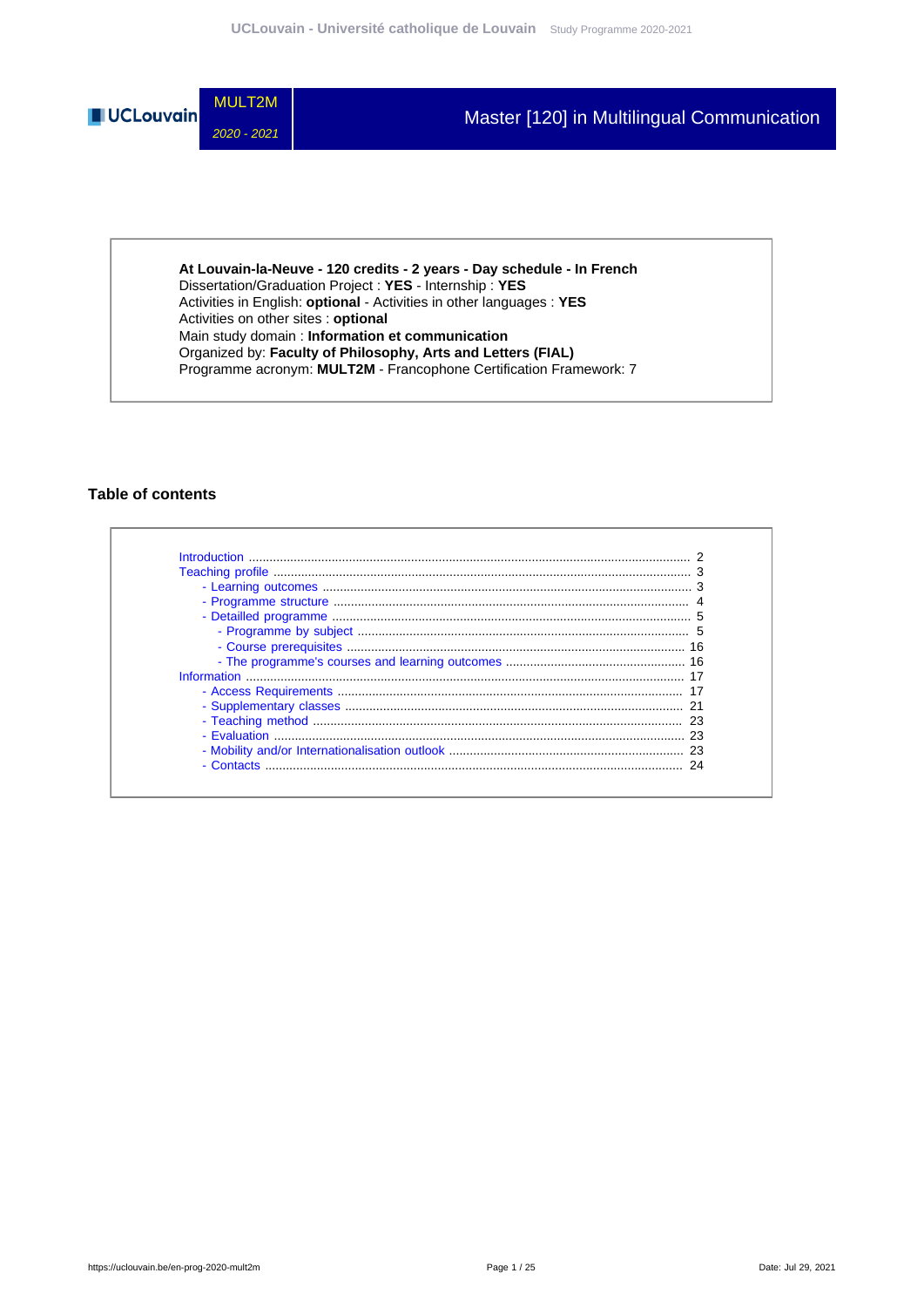# **MULT2M - Introduction**

# <span id="page-1-0"></span>**Introduction**

#### **Introduction**

This Master's degree is geared towards acquiring communication skills (both written and oral) and professional tools relating to the business world. The classes are delivered in the target language and include specialized exercises and case studies.

Organized in collaboration with the Faculty of Economic, Social and Political Sciences, the Master's prepares students for a career in business. The programme includes an internship in a company where one of the two languages studied is spoken. You will spend three months working full-time in a company in Belgium or abroad.

### **Your profile**

You

- have a Bachelor's in Human Sciences and are looking for a business-orientated course;
- have a good command of two modern languages and wish to put your language skills into practice in a business context;
- are looking to gain significant initial work experience;
- are working towards a management or communications role in international business.

#### **Your programme**

The Master's programme offers you

- intensive study of two modern languages (French, English, Dutch or German) and business language communication skills;
- workplace immersion;
- a versatile professional profile;
- the possibility of carrying out part of your programme at KU Leuven or abroad as part of an international exchange programme;
- the possibility of participating in a double degree programme organised in collaboration with the University of Ottawa;
- a wide range of courses to include in your programme;
- an inter-disciplinary working environment.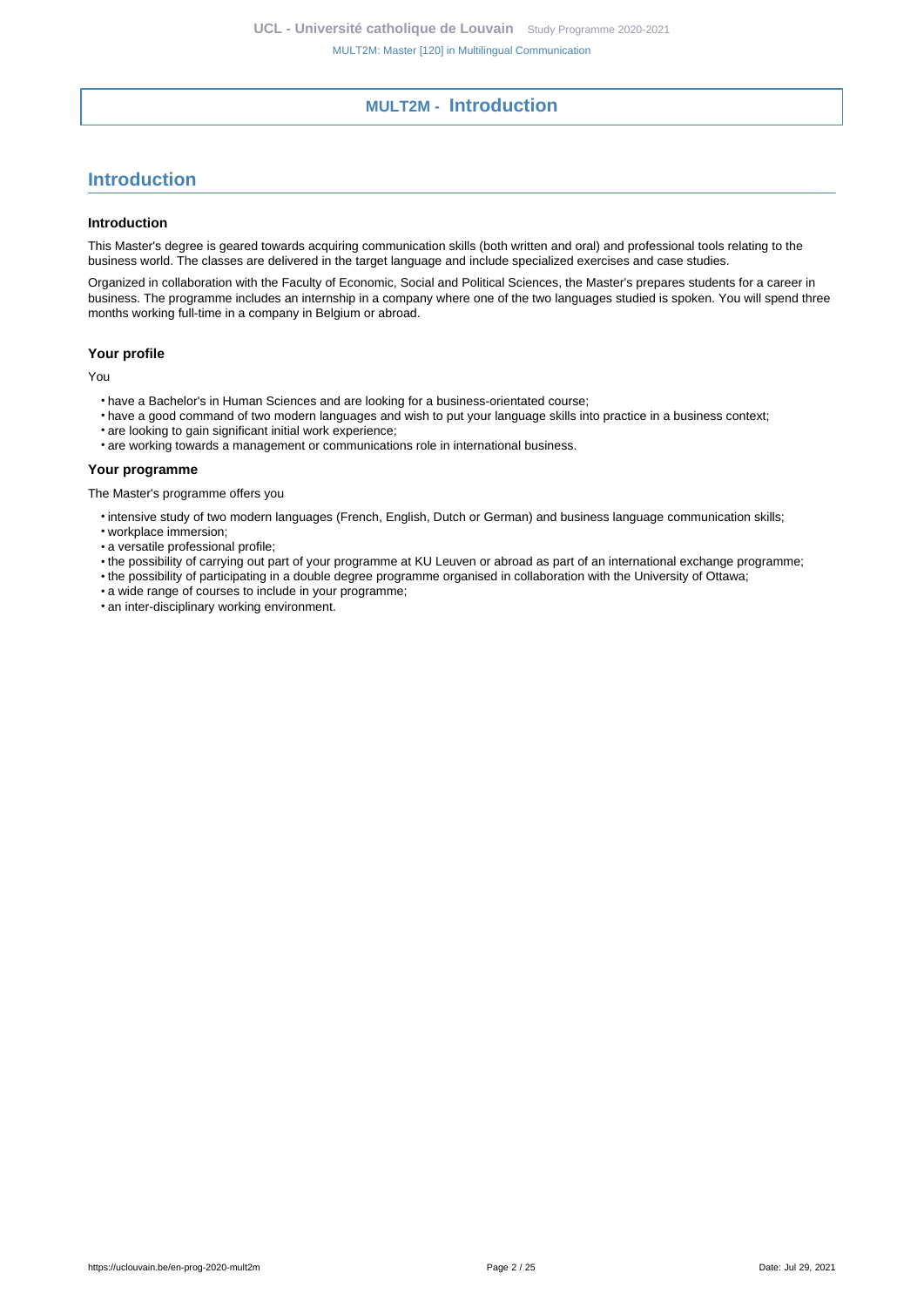# **MULT2M - Teaching profile**

# <span id="page-2-1"></span><span id="page-2-0"></span>**Learning outcomes**

The [Master \[120\] in Multilingual Communication](https://uclouvain.be/en-prog-2020-mult2m) with a Professional Focus in Languages for Business Communication gives you the expertise, competence and critical analysis skills to set you up as a responsible player in the world of national and international business.

Graduates of the course will integrate easily into a company or organization in a role such as multilingual communications specialist, public relations manager or recruitment manager. They will bring to the company/organization a whole range of knowledge and skills developed and acquired during their degree course:

- an excellent command, both written and spoken, of at least two of the following modern languages: German, English, French and Dutch;
- knowledge and understanding of how a company/organization operates, specifically in the area of communications. These skills will have been acquired principally through immersion in a company (minimum three-month internship);
- knowledge of the economic, legal, social and political situation in some of the countries of the languages studied;
- knowledge and understanding of interpersonal and intercultural communication;
- the knowledge and understanding they have gained from university study: academic research and rigorous methodology.

Graduates will also have learned how to take a critical and constructive look at themselves and the world around them, making them highly adaptable and open to further learning.

Graduates of the [Master \[120\] in Multilingual Communication](https://uclouvain.be/en-prog-2020-mult2m) will have acquired the necessary knowledge and skills to take on the role of responsible player and communicator and apply their expertise to society and the business world (companies/organizations).

On successful completion of this programme, each student is able to :

1. Have a good practical knowledge and command of the two major languages studied (German, English, French or Dutch) to at least Level C1<sup>\*</sup> for listening and reading comprehension and a minimum of Level B2<sup>\*</sup> for oral and written expression and interaction, and will thus be able to make a valuable contribution to projects in the business/corporate field.

(\*) [Common European Framework of Reference for Languages](https://www.coe.int/en/web/common-european-framework-reference-languages/level-descriptions)

1.1. Have a command of specific business/corporate vocabulary in the two target languages;

1.2. Have the ability to critically analyse and understand written and oral texts on general or business/corporate topics, including long, complex documents, in the two target languages and be able to exploit the details and nuances of these documents;

1.3. Be able to speak the two target languages fluently and to interact spontaneously, with ease and in a logically structured manner on general or business-related topics and strategically within a company/organization at a national and/or international and multicultural level;

1.4. Be able to draft clear, well-structured and well-argued general or specific texts for business use in the two target languages. These documents will comply with the appropriate conventions and will be tailored to the target audience and objectives.

2. Have the ability to communicate, converse and collaborate in a professional manner and devise and manage pertinent communication strategies for business/corporate projects.

2.1. Have a sound knowledge and understanding of the key elements of communication and communication strategies in an organization/company;

2.2. Be able to devise and implement context-appropriate communication strategies for business/corporate projects;

2.3. Have the ability to communicate, orally and in writing, on complex topics (information, ideas, conclusions, specific courses of action, and the underlying principles and know-how) in a clear, structured, well-argued manner in line with the communication standards specific to the context and tailored to the target audience and objectives;

2.4. Be able to engage in respectful, constructive dialogue and interaction with different types of people (from various socio-cultural backgrounds, positions, spheres of action and areas of expertise), demonstrating a listening ear, an open mind, detachment and assertiveness;

2.5. Have effective teamwork skills (in a national and/or international and multicultural environment) and demonstrate leadership ability when necessary.

3. Be able to comment on, analyse and take a critical look at the economic, legal, social and political situation in some of the countries of the languages studied, including the political institutions, the various social partners and the major social issues debated in some of these countries.

3.1. Know, understand, analyse and take a critical look at the economic, legal, social and political situation in some of the countries of the languages studied, including the political institutions and social partners (employers, trade unions, etc.) at the heart of the business community in these countries;

3.2. Be able to use this knowledge to analyse and cast a critical, layman's eye on the major social issues debated in some of the countries of the languages studied;

3.3. Be able to use this knowledge to analyse and cast a critical eye on the situations in which graduates will play an active role to allow them to find their position and take relevant, well-thought-out action.

4. Be capable of successfully managing a communications-related project within a company or organization, adopting a responsible, independent, well-considered approach.

4.1. Know and understand the project management process (project cycles): project formulation and definition, management, monitoring and evaluation;

4.2. Be able to adapt a communications-related project to its environment, identifying the challenges, constraints and players, and formulate clearly defined objectives;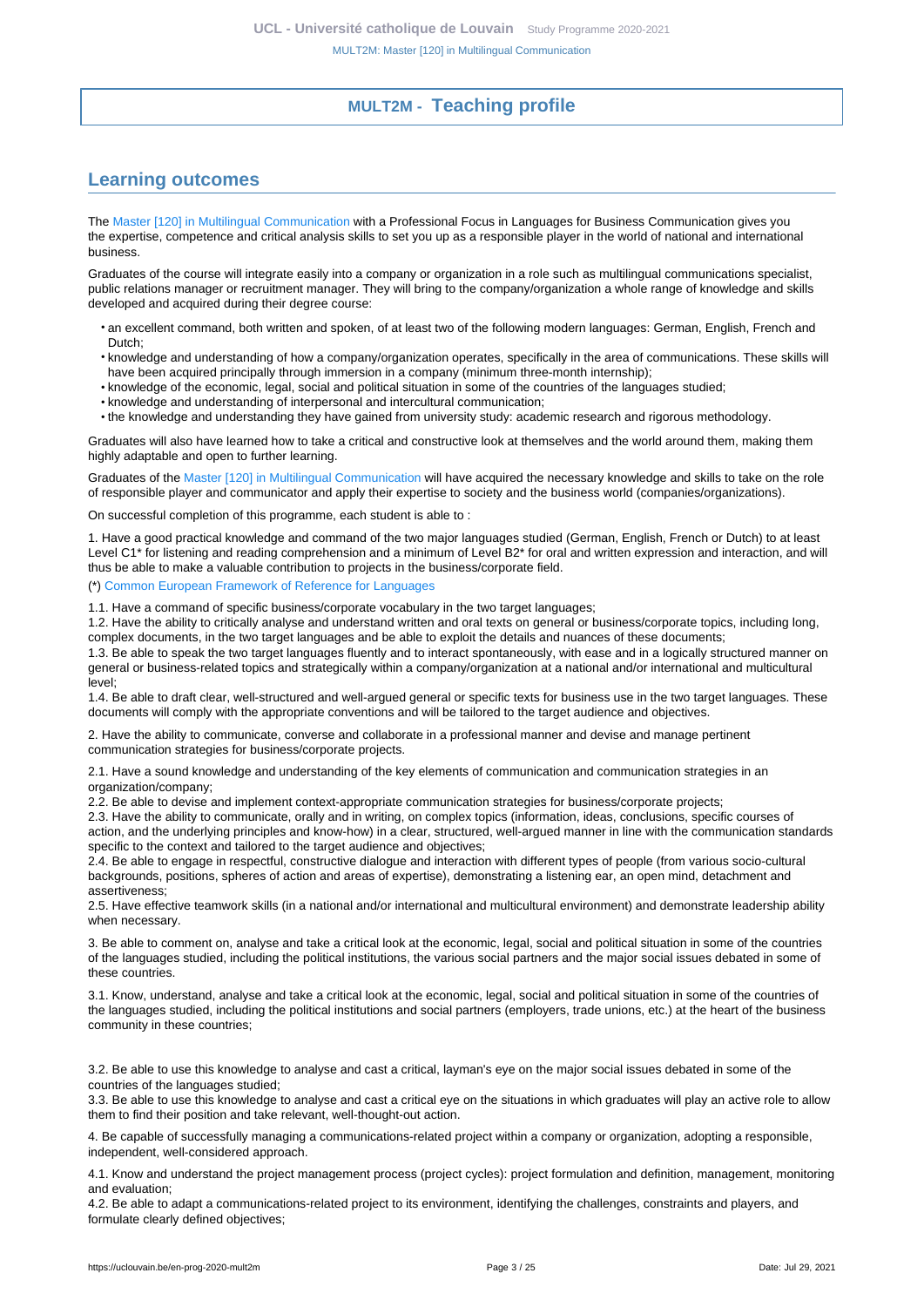4.3. Alone or as part of a team, be able to plan and develop all the stages of a communications-related project and, having allocated the tasks, collaborate with all parties involved;

4.4. Alone or as part of a team, be able to take and assume responsibility for the decisions required for effective management of the project in order to achieve the targets set;

4.5. Be capable of involving key players in the process as and when required.

5. Understand their role within the company/organization and exercise it in line with the company's operating policies and environment (capitalizing on their internship experience).

5.1. Have an understanding of the internal workings of a company/organization and the role of its players and be able to adapt to these operations within the wider local and international social, political and economic context;

5.2. Understand their own role and remit within the company/organization, specifically in terms of its communications, and vis-à-vis the different internal and external stakeholders, allowing them to operate competently and effectively;

5.3. Be able to adapt to the specific environment of the company/organization they work for (e.g. the company's structure and culture; national and/or international and multicultural context; language policies);

5.4. Be able to combine the theory and practical skills they have learned, especially during their internship, in order to critically analyse the workings of an institution and one or more of the issues it faces, as well as how theory compares to reality (alternating between theory and practice).

6. Have the ability to design and carry out research, adopting a rigorous scientific and methodological approach to investigating an original research topic relating to issues affecting the business/corporate world and international organizations.

6.1. Be able to pinpoint and formulate one or more research questions relating to a complex issue;

6.2. Be able to summarize what is already known about the research question(s) in the fields studied, using a critical approach and deductive reasoning skills (possible research topics relate to the economic, legal, social and political situation in the countries of the languages studied, the external communications of certain organizations/companies and the use of certain languages within some organizations/companies);

6.3. Be capable of devising and implementing a rigorous, pertinent methodology for obtaining the answers to the research question(s); 6.4. Have the ability to design and conduct empirical quantitative and/or qualitative research, as appropriate, using the relevant analytical tools;

6.5. Have the skills to analyse and interpret the results, providing a reasoned critique;

6.6. Be able to demonstrate deductive reasoning skills and formulate conclusions;

6.7. And generally demonstrate their ability to take a step back and assess with a critical eye both their own work and the knowledge contributed.

7. Conduct themselves as university graduates and critical and responsible players who are open to continuous learning opportunities.

7.1. Be able to apply the objective critical analysis skills (theory and methodology) they acquired at university to develop and enhance their career;

7.2. Demonstrate commitment and the ability to make decisions and act autonomously and responsibly with respect for the context, for the work environment and for others;

7.3. Be able to take a critical look at their own skills (including their language skills) and independently seek out ways and opportunities to improve these skills as part of a continuous learning programme that will be vital to further their social and professional development.

# <span id="page-3-0"></span>**Programme structure**

#### The **Master of Multilingual Business Communication** (MULT) offers:

- Intensive study of two major languages (Dutch, English, French, or German);
- A range of business courses which provide insight into the working world (economics, communication, management, ...);
- A full-time, three-month internship in a company where one of the two major languages chosen is spoken;
- Optional study of a third language (at introductory, intermediate or advanced level): Arabic, Chinese, Dutch, French, German, Italian, Japanese, Portuguese, Russian and Spanish).

#### **The programme consists of:**

- a core curriculum (75 credits), comprising:
- 18 language course credits (9 credits per language studied);
- 15 general course credits (at least one economics course and one communications course);
- 20 company internship credits (three months minimum in one of the two major languages);
- 20 dissertation credits and 2 dissertation seminar credits;
- the Professional Focus (specialization) in Languages for Business Communication (15 credits per language studied);
- and an option or optional course (15 credits).

[Structure of the double degree programme with the University of Ottawa](http://uclouvain.be/fr/facultes/fial/double-diplome-en-communication-multilingue-uottawa-ucl.html) (for selected UCLouvain students).

#### For a programme-type, and regardless of the focus, options/or elective courses selected, this master will carry a minimum of 120 credits divided over two annual units, corresponding to 60 credits each.

[> Core courses](en-prog-2020-mult2m-tronc_commun) [ en-prog-2020-mult2m-tronc\_commun ]

Liste au choix de finalités MULT2M

[> Professional Focus : Languages for Business Communication](en-prog-2020-mult2m-lmult200s) [en-prog-2020-mult2m-lmult200s]

[> List of electives](en-prog-2020-mult2m-options) [ en-prog-2020-mult2m-options ]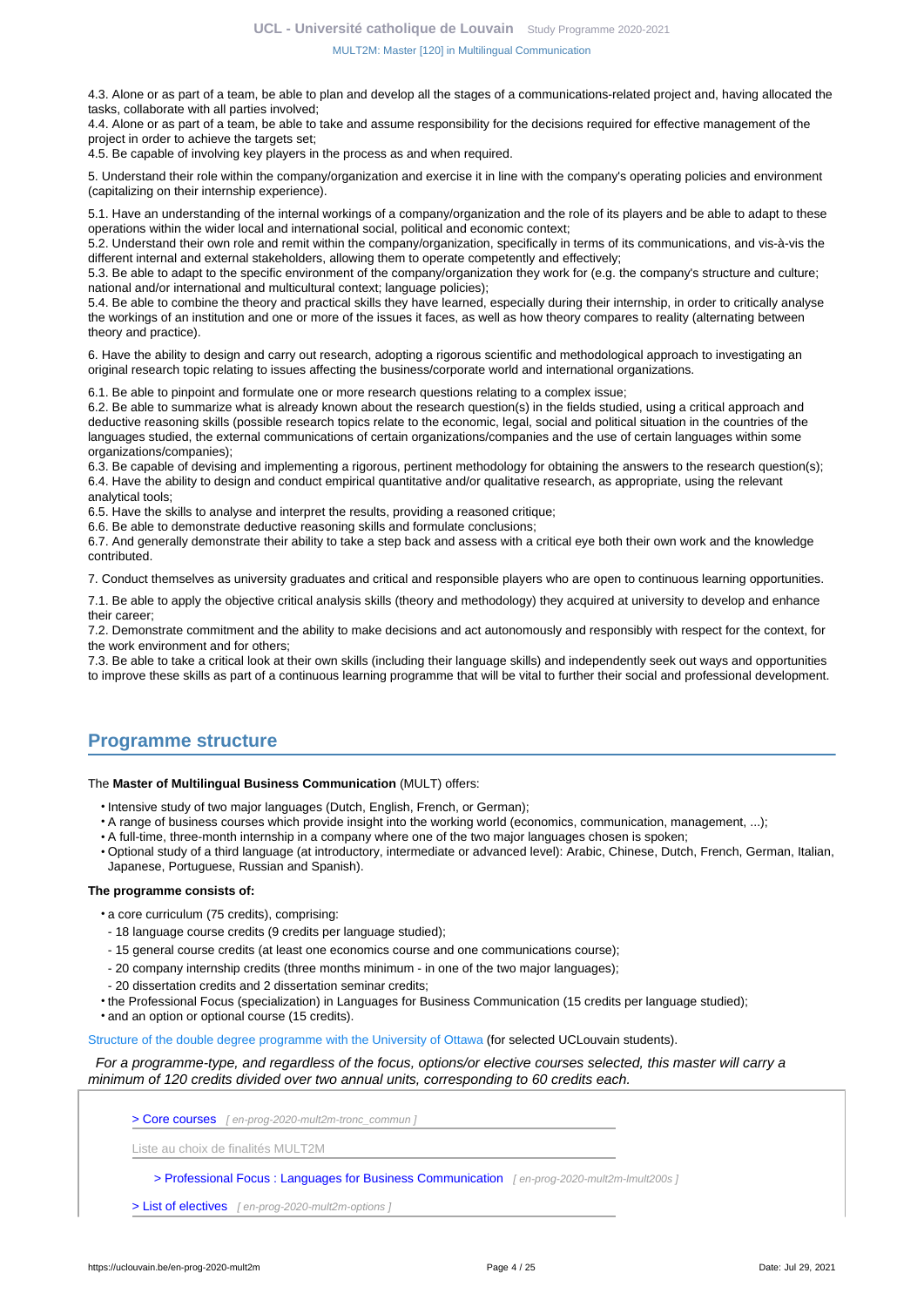# **UCL - Université catholique de Louvain** [Study Programme 2020-2021](https://uclouvain.be/en/study-programme)

#### [MULT2M: Master \[120\] in Multilingual Communication](https://uclouvain.be/en-prog-2020-mult2m.html)

- [> Option in Employment studies](en-prog-2020-mult2m-lmult815o) [en-prog-2020-mult2m-lmult815o] [> Option in Communication](en-prog-2020-mult2m-lmult816o) [en-prog-2020-mult2m-lmult816o]
- [> Option in Political Science](en-prog-2020-mult2m-lmult817o) [ en-prog-2020-mult2m-lmult817o ]
- [> Option in Economics](en-prog-2020-mult2m-lmult818o) [ en-prog-2020-mult2m-lmult818o ]
- [> Option in Management](en-prog-2020-mult2m-lmult819o) [ en-prog-2020-mult2m-lmult819o ]
- [> Option in 'Bedrijfscommunicatie'](en-prog-2020-mult2m-lmult829o) [ en-prog-2020-mult2m-lmult829o ]
- [> Option in Spanish for Business Communication](en-prog-2020-mult2m-lmult820o) [en-prog-2020-mult2m-lmult820o]
- [> Option in Digital Culture and Ethics](en-prog-2020-mult2m-lfial800o) [en-prog-2020-mult2m-Ifial800o]
- [> Interdisciplinary Program in Entrepreneurship](en-prog-2020-mult2m-lmult850o) [en-prog-2020-mult2m-lmult850o]
- [> Optional courses](en-prog-2020-mult2m-lmult840o) [ en-prog-2020-mult2m-lmult840o ]

Preparatory Module (only for students who qualify for the course via complementary coursework)

[> Master \[120\] in Multilingual Communication](en-prog-2020-mult2m-module_complementaire) [en-prog-2020-mult2m-module\_complementaire]

# **MULT2M Detailled programme**

# <span id="page-4-1"></span><span id="page-4-0"></span>**Programme by subject**

# **CORE COURSES [75.0]**

 $\epsilon$ 

| Altalysia alan sayyaan dalaman ahan dagatka ditagaman adaman falataradiyyan manalanadan siya kwadramin |                                                |  |  |  |
|--------------------------------------------------------------------------------------------------------|------------------------------------------------|--|--|--|
| ⊕ Periodic courses taught during 2020-2021                                                             | <b>Activity with requisites</b>                |  |  |  |
| $\Delta$ Courses not taught during 2020-2021                                                           | ⊘ Periodic courses not taught during 2020-2021 |  |  |  |
| <b>O</b> Mandatory                                                                                     | <b>83 Optional</b>                             |  |  |  |

ck on the course title to see detailed informations (objectives, methods, evaluation...)

 $\mathbb{R}^2$ 

Year 1 2

### **Dissertation and dissertation seminar (22 credits)**

| O LMULT2998 | <b>Dissertation</b>         |     | $\mathbf{x}$<br>20 Credits q1+q2 |
|-------------|-----------------------------|-----|----------------------------------|
| O LMULT2997 | <b>Dissertation seminar</b> | 15h | 2 Credits $q1+q2$ X              |

### **Placement in a company (20 credits)**

Students must undertake a placement of a minimum of three months in one of the major languages of their programme. O LMULT2990 [Work placement](https://uclouvain.be/cours-2020-LMULT2990) [Sylvie De Cock \(coord.\)](https://uclouvain.be/repertoires/sylvie.decock) 468h 20 Credits q2

#### **Language courses (18 credits)**

Students must choose, from each of the two groups, the courses for their major languages :

#### **Listening comprehension and oral expression : specialized oral exercises**

| <b>&amp;3 LALLE2710</b> | Listening comprehension and oral expression: specialised<br>German oral exercises - Part 1 | Ann Rinder (coord.)                      | 30 <sub>h</sub> | 3 Credits | q <sub>1</sub> |            | <b>XX</b>  |
|-------------------------|--------------------------------------------------------------------------------------------|------------------------------------------|-----------------|-----------|----------------|------------|------------|
| <b>&amp;3 LALLE2712</b> | Listening comprehension and oral expression: specialized<br>German oral exercises - Part 2 | Ann Rinder (coord.)                      | 30 <sub>h</sub> | 3 Credits | q2             | $x \times$ |            |
| <b>&amp; LANGL2710</b>  | Listening comprehension and specialised (business) English<br>oral exercises               | Sabrina Knorr<br>Colleen Starrs (coord.) | 30 <sub>h</sub> | 3 Credits | q <sub>1</sub> |            | $x \times$ |
| <b>&amp; LANGL2712</b>  | Listening comprehension and specialised (business) English<br>oral exercises - Part 2      | Sabrina Knorr<br>Colleen Starrs (coord.) | 30 <sub>h</sub> | 3 Credits | q2             |            | $x \times$ |
| <b>&amp; LNEER2710</b>  | Listening and speaking skills for business Dutch - Part 1                                  | <b>Marianne</b><br>Verhaert (coord.)     | 30 <sub>h</sub> | 3 Credits | q <sub>1</sub> |            | $X$ $X$    |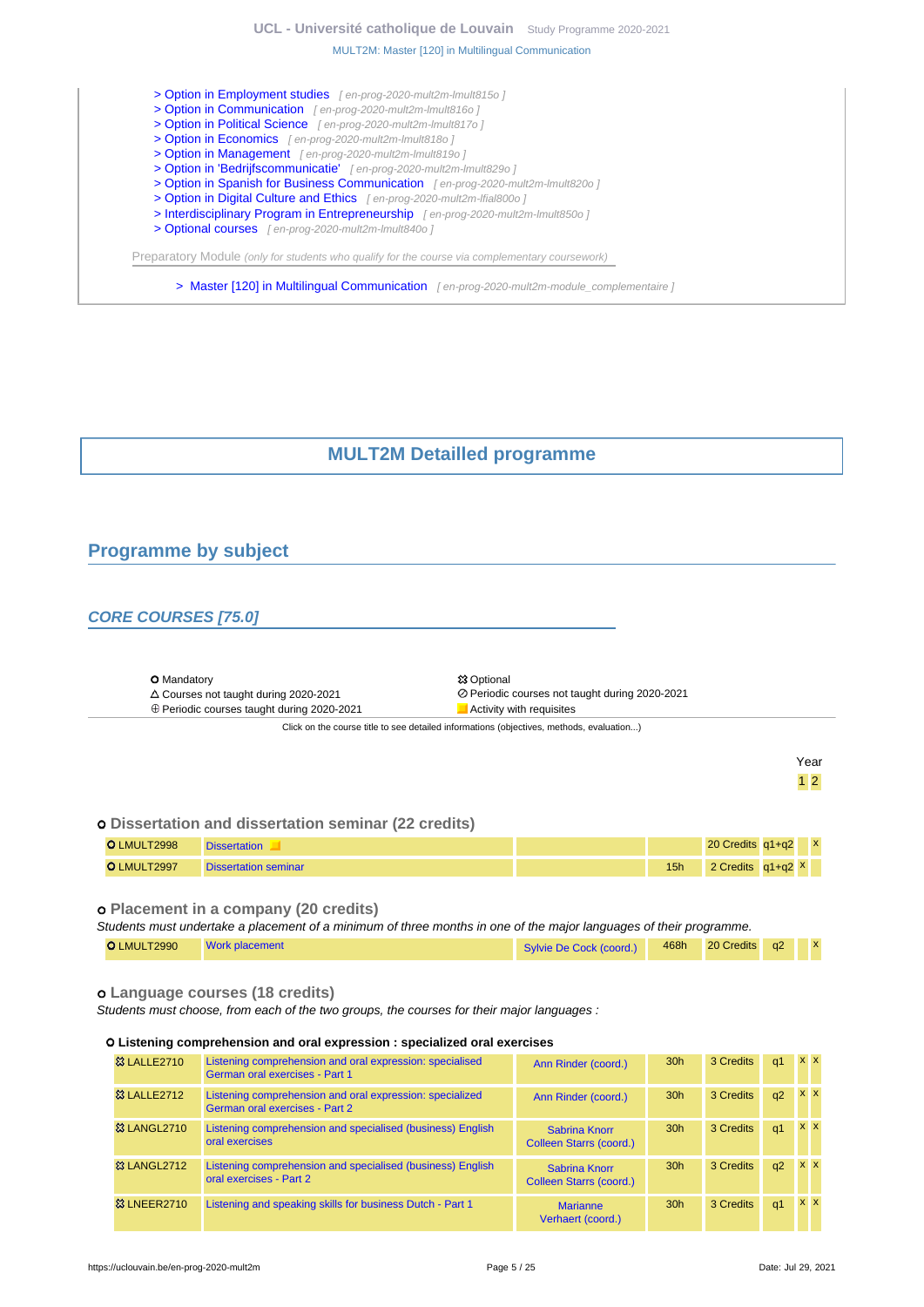|                        |                                                                                                                        |                                                  |                 |           |    | Year      |  |
|------------------------|------------------------------------------------------------------------------------------------------------------------|--------------------------------------------------|-----------------|-----------|----|-----------|--|
|                        |                                                                                                                        |                                                  |                 |           |    | $1\,2$    |  |
| <b>&amp; LNEER2712</b> | Listening and speaking skills for business Dutch - Part 2                                                              | <b>Marianne</b><br>Verhaert (coord.)             | 30 <sub>h</sub> | 3 Credits | q2 | <b>XX</b> |  |
| <b>&amp; LROM2680</b>  | <b>Specialized French Oral Exercises</b><br>Prerequisite: ROM 2660 Oral business communication<br>strategies in French | <b>Thomas Francois</b><br><b>Francoise Masuy</b> | 30 <sub>h</sub> | 3 Credits | q2 | $X$ $X$   |  |
|                        | <b>O</b> Specialized written exercises                                                                                 |                                                  |                 |           |    |           |  |

| <b>&amp; LALLE2711</b>  | <b>German - Specialised German Writing Skills</b> | Caroline Klein (coord.)       | 30 <sub>h</sub> | 3 Credits | q2 | <b>XX</b> |  |
|-------------------------|---------------------------------------------------|-------------------------------|-----------------|-----------|----|-----------|--|
| <b>&amp; LANGL2711</b>  | <b>Specialised English Writing Skills</b>         | <b>Timothy Byrne (coord.)</b> | 30 <sub>h</sub> | 3 Credits | q1 | <b>XX</b> |  |
| <b>&amp;3 LFIAL2711</b> | <b>Specialised Dutch Writing Skills</b>           | <b>Matthieu Sergier</b>       | 30 <sub>h</sub> | 3 Credits | q2 | <b>XX</b> |  |
| <b>&amp; LROM2691</b>   | Exercices écrits spécialisés en français          | <b>Emmanuelle Rassart</b>     | 30 <sub>h</sub> | 6 Credits | q2 | <b>XX</b> |  |

### **General courses (15 credits)**

15 credits chosen from the following courses (a minimum of 1 course from each group) :

### **Economics course**

If certain courses have already been taken in a first cycle programme, they must be replaced with another course from the list and may not form the subject of exemptions.

| <b>&amp; LTRAV2610</b> | <b>Business economics</b>          | <b>Guilhem Bascle</b>                         | 30h             | 5 Credits         | $a2 \times x$ |       |  |
|------------------------|------------------------------------|-----------------------------------------------|-----------------|-------------------|---------------|-------|--|
| <b>&amp; LECGE1121</b> | <b>Economic and Social History</b> | <b>Emmanuel Debruvne</b>                      | 30 <sub>h</sub> | 5 Credits q1 X X  |               |       |  |
| <b>&amp; LCOPS1115</b> | <b>Economic Policy</b>             | <b>Tanguy Isaac</b><br><b>Arastou Khatibi</b> |                 | 45h+15h 5 Credits | $\sqrt{a^2}$  | $X$ X |  |

### **Communication course**

| <sup>3</sup> LCOMU2310             | Organizations strategies and strategic communication | <b>Sandrine Agie</b><br>De Selsaeten<br><b>Emmanuel Goedseels</b>           | 30 <sub>h</sub> | 5 Credits | q1             | <b>XX</b>  |  |
|------------------------------------|------------------------------------------------------|-----------------------------------------------------------------------------|-----------------|-----------|----------------|------------|--|
| <sup>3</sup> LCOMU2360             | <b>Marketing digital</b>                             | Aurélie Vachaudez<br><i>(compensates)</i><br>Damien Renard)                 | 30 <sub>h</sub> | 5 Credits | q2             | $X$ $X$    |  |
| <sup>3</sup> LCOMU <sub>2606</sub> | nter-cultural communication                          | <b>Marc Totte</b>                                                           | 30 <sub>h</sub> | 5 Credits | q2             | $X$ $X$    |  |
| <sup>3</sup> LCOMU2610             | Internal communication and communication of change   | <b>Katja Werbrouck</b><br><i>(compensates)</i><br><b>Francois Lambotte)</b> | 30 <sub>h</sub> | 5 Credits | q1             | $x \times$ |  |
| <sup>3</sup> LCOMU2613             | <b>Crisis communication</b>                          | <b>Lionel Groetaers</b><br><b>Mathieu Van</b><br>Overstraeten               | 30 <sub>h</sub> | 5 Credits | q1             | $X$ $X$    |  |
| <sup>3</sup> LCOMU2615             | Corporate communication                              | <b>Damien Renard</b>                                                        | $30h+15h$       | 5 Credits | q <sub>1</sub> | $X$ $X$    |  |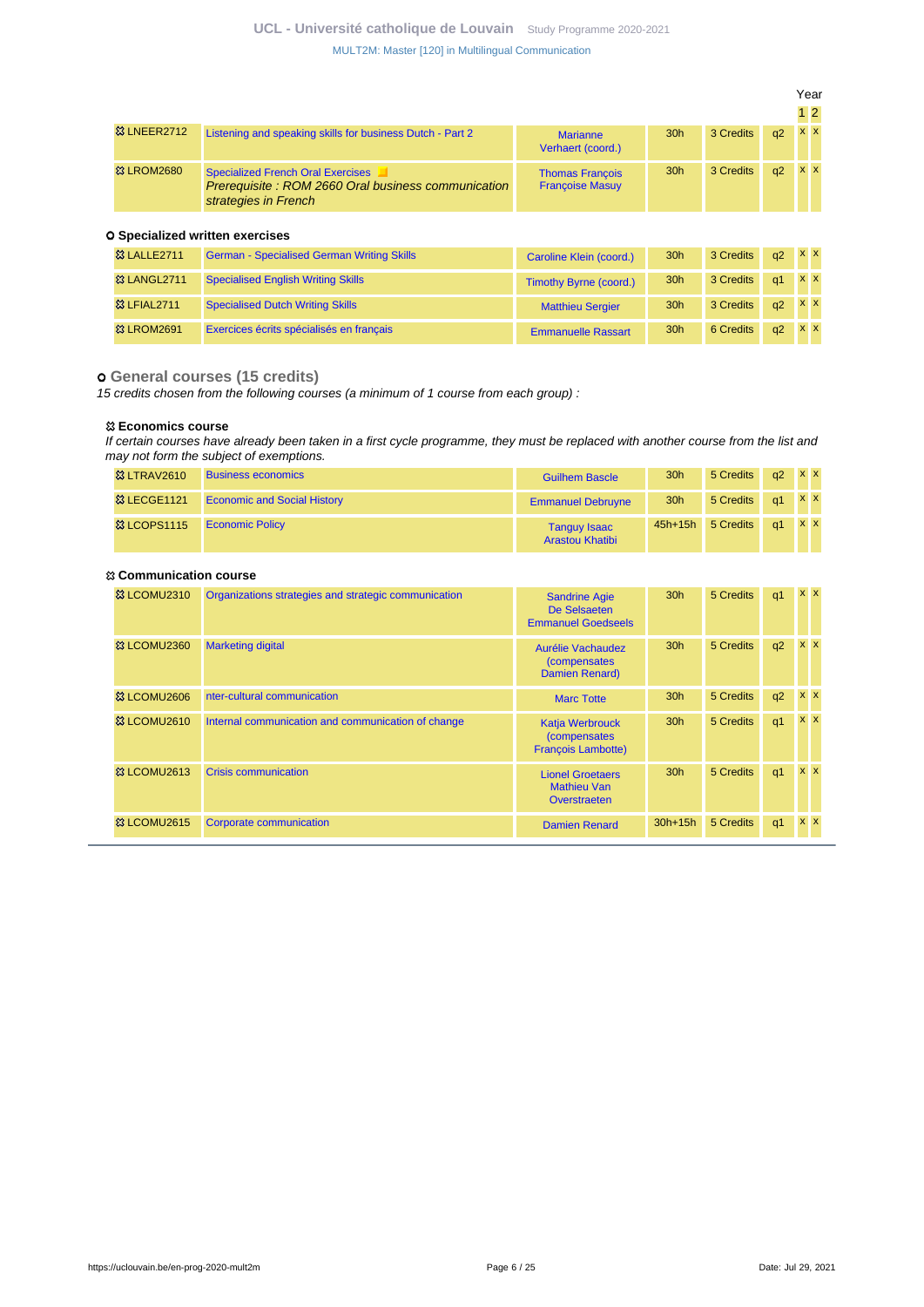### **PROFESSIONAL FOCUS : LANGUAGES FOR BUSINESS COMMUNICATION [30.0]**

This Professional focus develops communication skills in business in two languages (English, Dutch, German or French), as well as an understanding of the economic, legal, social and political situation in the relevant countries.

| <b>O</b> Mandatory                              | <b>83 Optional</b>                                                                       |
|-------------------------------------------------|------------------------------------------------------------------------------------------|
| $\triangle$ Courses not taught during 2020-2021 | ⊘ Periodic courses not taught during 2020-2021                                           |
| ⊕ Periodic courses taught during 2020-2021      | $\blacksquare$ Activity with requisites                                                  |
|                                                 | Click on the course title to see detailed informations (objectives, methods, evaluation) |

Students must choose 30 credits (15 per language) and take a minimum of 15 credits during the 1st bloc.

|            | Year                               |
|------------|------------------------------------|
|            | 1 <sup>2</sup><br>and the contract |
| o Content: |                                    |

### **Oral communication strategies in a company (12 credits)**

12 credits chosen from :

| 83 LMULT2414            | Oral business communication techniques in German 1         | <b>Hedwig Reuter</b>   | $15h+15h$         | 3 Credits | q1             | <b>XX</b>  |  |
|-------------------------|------------------------------------------------------------|------------------------|-------------------|-----------|----------------|------------|--|
| <b>&amp;3 LMULT2415</b> | Oral business communication techniques in German (Part 2)  | <b>Hedwig Reuter</b>   | $7.5h+15h$        | 3 Credits | q2             | <b>XX</b>  |  |
| <b>&amp;3 LMULT2424</b> | Oral business communication techniques in English (Part 1) | <b>Sylvie De Cock</b>  | $15h+15h$         | 3 Credits | q <sub>1</sub> | <b>XX</b>  |  |
| <b>&amp; LMULT2425</b>  | Oral business communication techniques in English (Part 2) | <b>Sylvie De Cock</b>  | $7.5h+15h$        | 3 Credits | q2             | <b>XX</b>  |  |
| <b>&amp;3 LMULT2434</b> | Oral business communication techniques in Dutch (Part 1)   | Anne Goedgezelschap    | $15h+15h$         | 3 Credits | q1             | <b>XX</b>  |  |
| <b>&amp;3 LMULT2435</b> | Oral business communication techniques in Dutch (Part 2)   | Anne Goedgezelschap    | $7.5h+15h$        | 3 Credits | q2             | <b>x x</b> |  |
| <b>83 LROM2660</b>      | Oral business communication strategies in French           | <b>Thomas Francois</b> | 22.5h<br>$+22.5h$ | 6 Credits | q1             | <b>XX</b>  |  |

### **Reading comprehension and lexical extension : economic and commercial texts (8 credits)**

| <b>&amp; LMULT2213</b> | Reading comprehension and vocabulary extension: economic<br>and commercial texts in German             | Marie-Luce Collard     | 22.5h | 4 Credits | q1         | <b>XX</b>  |            |
|------------------------|--------------------------------------------------------------------------------------------------------|------------------------|-------|-----------|------------|------------|------------|
| <b>&amp; LMULT2223</b> | Reading comprehension and vocabulary extension: economic<br>and commercial texts in English            | <b>Sylvie De Cock</b>  | 22.5h | 4 Credits | $\alpha$ 1 | $x \times$ |            |
| <b>&amp; LMULT2233</b> | Reading comprehension and vocabulary extension: economic<br>and commercial texts in Dutch              | <b>Marlène Vrancx</b>  | 22.5h | 4 Credits | $\alpha$ 1 | <b>x x</b> |            |
| <b>&amp; LROM2670</b>  | Les textes économiques et commerciaux en français : genres<br>de discours et questions de terminologie | <b>Thomas Francois</b> | 22.5h | 4 Credits | $\alpha$ 1 |            | <b>x x</b> |

# **Economic, legal, social and political situation (10 credits)**

Two courses chosen from :

| <b>&amp;3 LMULT2411</b> | Economic, legal, social and political issues in German-speaking<br><b>countries</b> | <b>Dany Etienne</b>                                          | $30h+15h$       | 5 Credits | q <sub>1</sub> | <b>XX</b>  |  |
|-------------------------|-------------------------------------------------------------------------------------|--------------------------------------------------------------|-----------------|-----------|----------------|------------|--|
| <b>&amp;3 LMULT2421</b> | Economic, legal, social and political issues in English-speaking<br>countries       | <b>Paul Arblaster</b>                                        | $30h+15h$       | 5 Credits | q <sub>1</sub> | $X$ $X$    |  |
| <b>&amp;3 LMULT2431</b> | Economic, legal, social and political issues in Dutch-speaking<br><b>countries</b>  | <b>Philippe Hiligsmann</b>                                   | $30h+15h$       | 5 Credits | q <sub>1</sub> | $x \times$ |  |
| <b>&amp; LTRAV2000</b>  | Introduction to Sciences of Work                                                    | <b>Marie Antoine</b><br><i>(compensates)</i><br>Laura Merla) | 15 <sub>h</sub> | 5 Credits | q <sub>1</sub> | <b>x x</b> |  |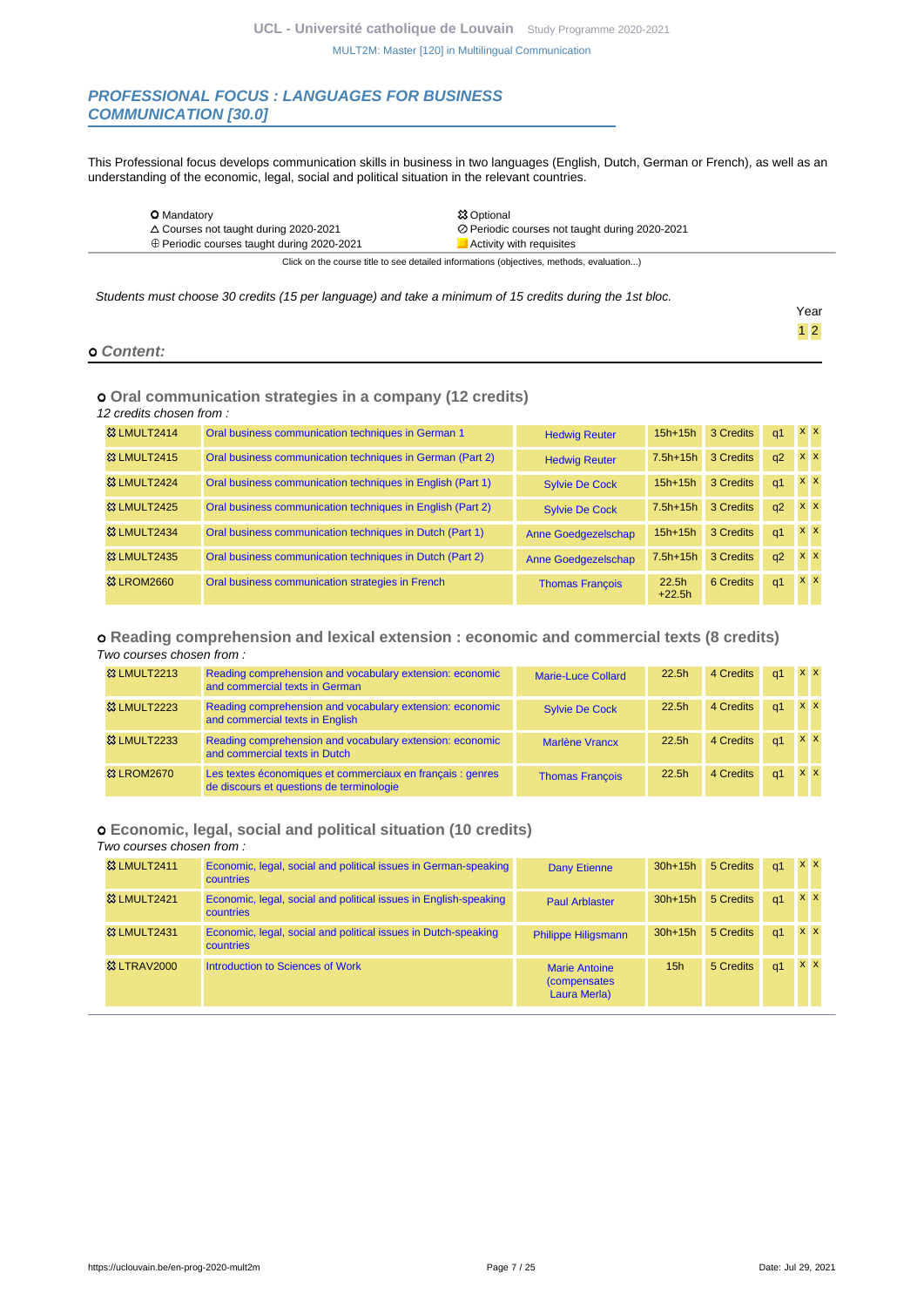# **OPTIONS [15.0]**

The 15-credit options and/or optional courses enable students to develop certain skills in relation to their future career.

They choose:

- either a 15-credit option;

- or optional courses worth 15 credits, subject to approval by the Examination Board Secretary and the Master's dissertation supervisor (students may, if they wish, study a third language at the Language Institute of the UCLouvain (https://uclouvain.be/en/study/ilv)).

- [> Option in Employment studies](en-prog-2020-mult2m-lmult815o) [ en-prog-2020-mult2m-lmult815o ]
- [> Option in Communication](en-prog-2020-mult2m-lmult816o) [ en-prog-2020-mult2m-lmult816o ]
- [> Option in Political Science](en-prog-2020-mult2m-lmult817o) [ en-prog-2020-mult2m-lmult817o ]
- [> Option in Economics](en-prog-2020-mult2m-lmult818o) [ en-prog-2020-mult2m-lmult818o ]
- [> Option in Management](en-prog-2020-mult2m-lmult819o) [ en-prog-2020-mult2m-lmult819o ]
- [> Option in 'Bedrijfscommunicatie'](en-prog-2020-mult2m-lmult829o) [en-prog-2020-mult2m-lmult829o]
- [> Option in Spanish for Business Communication](en-prog-2020-mult2m-lmult820o) [en-prog-2020-mult2m-lmult820o]
	- [> Option in Digital Culture and Ethics](en-prog-2020-mult2m-lfial800o) [en-prog-2020-mult2m-Ifial800o]
	- [> Interdisciplinary Program in Entrepreneurship](en-prog-2020-mult2m-lmult850o) [en-prog-2020-mult2m-lmult850o]
	- [> Optional courses](en-prog-2020-mult2m-lmult840o) [en-prog-2020-mult2m-lmult840o]

# **OPTION IN EMPLOYMENT STUDIES [15.0]**

| <b>O</b> Mandatory<br>$\triangle$ Courses not taught during 2020-2021                    | <b>83 Optional</b><br>⊘ Periodic courses not taught during 2020-2021 |  |  |  |
|------------------------------------------------------------------------------------------|----------------------------------------------------------------------|--|--|--|
| $\oplus$ Periodic courses taught during 2020-2021                                        | Activity with requisites                                             |  |  |  |
| Click on the course title to see detailed informations (objectives, methods, evaluation) |                                                                      |  |  |  |

15 credits chosen from :

# **Content:**

| ט שטוונכוונ.           |                               |                                                                                                   |                 |           |                |            |  |
|------------------------|-------------------------------|---------------------------------------------------------------------------------------------------|-----------------|-----------|----------------|------------|--|
| <b>&amp; LTRAV2230</b> | <b>Psychology of work</b>     | <b>Michaël Dubois</b>                                                                             | 30 <sub>h</sub> | 5 Credits | q1             | $X$ $X$    |  |
| <b>&amp; LTRAV2240</b> | Labour economics              | <b>Anaïs Perilleux</b>                                                                            | 30 <sub>h</sub> | 5 Credits | q <sub>1</sub> | x x        |  |
| <b>&amp; LTRAV2200</b> | Sociology of work             | Matthieu de Nanteuil<br>Matthieu de Nanteuil<br><i>(compensates)</i><br><b>Isabelle Ferreras)</b> | 30 <sub>h</sub> | 5 Credits | q1             | x x        |  |
| <b>&amp; LTRAV2600</b> | <b>Staff and organization</b> | <b>Laurent Taskin</b>                                                                             | 30 <sub>h</sub> | 5 Credits | q1             | $x \times$ |  |

# **OPTION IN COMMUNICATION [15.0]**

| <b>O</b> Mandatory                                                                     | <b>83 Optional</b>                             |  |  |  |
|----------------------------------------------------------------------------------------|------------------------------------------------|--|--|--|
| $\triangle$ Courses not taught during 2020-2021                                        | ⊘ Periodic courses not taught during 2020-2021 |  |  |  |
| $\oplus$ Periodic courses taught during 2020-2021                                      | Activity with requisites                       |  |  |  |
| Cliek on the course title to see detailed informations (objectives methods, ovaluation |                                                |  |  |  |

k on the course title to see detailed informations (objectives, methods, evaluation...)

| 15 credits chosen from: |                                            |                                                                                              |                   | Year      |                |            |                |
|-------------------------|--------------------------------------------|----------------------------------------------------------------------------------------------|-------------------|-----------|----------------|------------|----------------|
| <b>o</b> Content:       |                                            |                                                                                              |                   |           |                |            | 1 <sub>2</sub> |
| <b>&amp;3 LCOMU1332</b> | <b>Public relations</b>                    | <b>Katia Delvaille</b><br><i>(compensates)</i><br>Andrea Catellani)                          | 22.5h             | 5 Credits | q <sub>1</sub> | $x \times$ |                |
| <sup>3</sup> LCOMU2221  | Analyse des productions cinématographiques | <b>Nicolas Wouters</b><br><b>Nicolas Wouters</b><br><i>(compensates)</i><br>Sébastien Fevry) | 22.5 <sub>h</sub> | 5 Credits | q2             | $x \times$ |                |

Year 1 2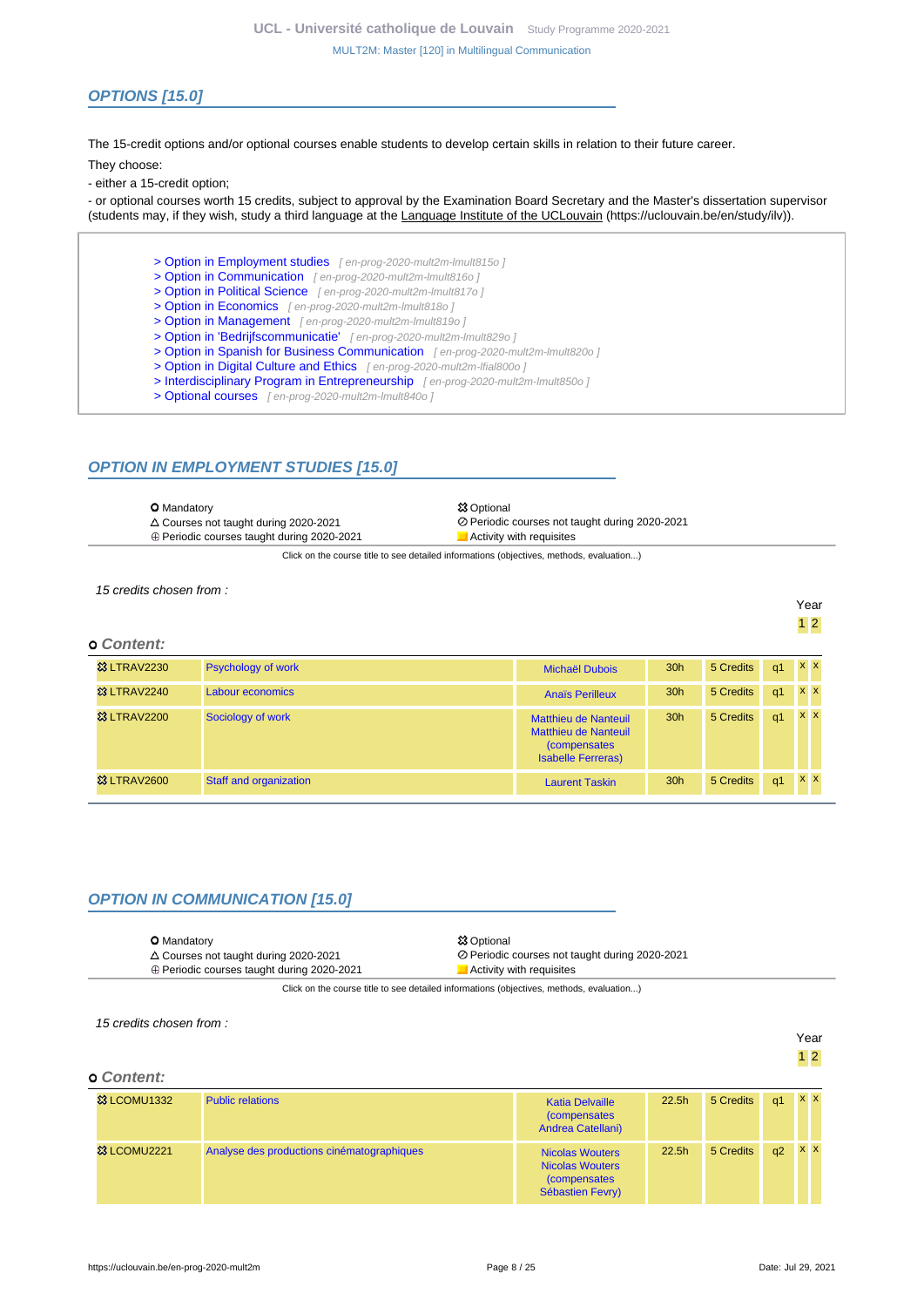|                         |                                                                         |                                                                                                |                 |           |                | Year            |  |
|-------------------------|-------------------------------------------------------------------------|------------------------------------------------------------------------------------------------|-----------------|-----------|----------------|-----------------|--|
|                         |                                                                         |                                                                                                |                 |           |                | $1\overline{2}$ |  |
| <b>83 LCOMU2310</b>     | Organizations strategies and strategic communication                    | <b>Sandrine Agie</b><br>De Selsaeten<br><b>Emmanuel Goedseels</b>                              | 30h             | 5 Credits | q <sub>1</sub> | $x \mid x$      |  |
| <sup>33</sup> LCOMU2330 | Analyse des productions communicationnelles                             | <b>Ingrid Mayeur</b>                                                                           | 30h             | 5 Credits | q <sub>1</sub> | $x \mid x$      |  |
| <sup>33</sup> LCOMU2360 | <b>Marketing digital</b>                                                | <b>Aurélie Vachaudez</b><br><i>(compensates)</i><br>Damien Renard)                             | 30 <sub>h</sub> | 5 Credits | q2             | $x \mid x$      |  |
| <sup>33</sup> LCOMU2431 | Journalisme et audiences : mesures, usages et engagement<br>des publics | <b>Gaspard Grosjean</b><br><b>Stéphane Rosenblatt</b><br><b>Olivier Standaert</b>              | 15h             | 5 Credits | q2             | $x \times$      |  |
| <sup>33</sup> LCOMU2606 | nter-cultural communication                                             | <b>Marc Totte</b>                                                                              | 30 <sub>h</sub> | 5 Credits | q2             | $x \, x$        |  |
| <b>83 LCOMU2610</b>     | Internal communication and communication of change                      | <b>Katja Werbrouck</b><br><i>(compensates)</i><br><b>Francois Lambotte)</b>                    | 30 <sub>h</sub> | 5 Credits | q <sub>1</sub> | $X$ $X$         |  |
| <sup>33</sup> LCOMU2613 | <b>Crisis communication</b>                                             | <b>Lionel Groetaers</b><br><b>Mathieu Van</b><br>Overstraeten                                  | 30h             | 5 Credits | q <sub>1</sub> | $x \mid x$      |  |
| <sup>33</sup> LCOMU2615 | <b>Corporate communication</b>                                          | <b>Damien Renard</b>                                                                           | $30h+15h$       | 5 Credits | q <sub>1</sub> | $x \mid x$      |  |
| <b>83 LCOMU2617</b>     | <b>Politic &amp; public Communication</b>                               | <b>Arlin Bagdat</b><br><b>Emily Hoyos</b><br><i>(compensates)</i><br><b>Sandrine Roginsky)</b> | 30 <sub>h</sub> | 5 Credits | q2             | $x \mid x$      |  |
| <b>&amp; LCOMU2708</b>  | Media relations & community management                                  | <b>Jean-Yves Daxhelet</b><br><b>Damien Renard</b><br><b>Lara Van Dievoet</b>                   | 30h             | 5 Credits | q2             | <b>x x</b>      |  |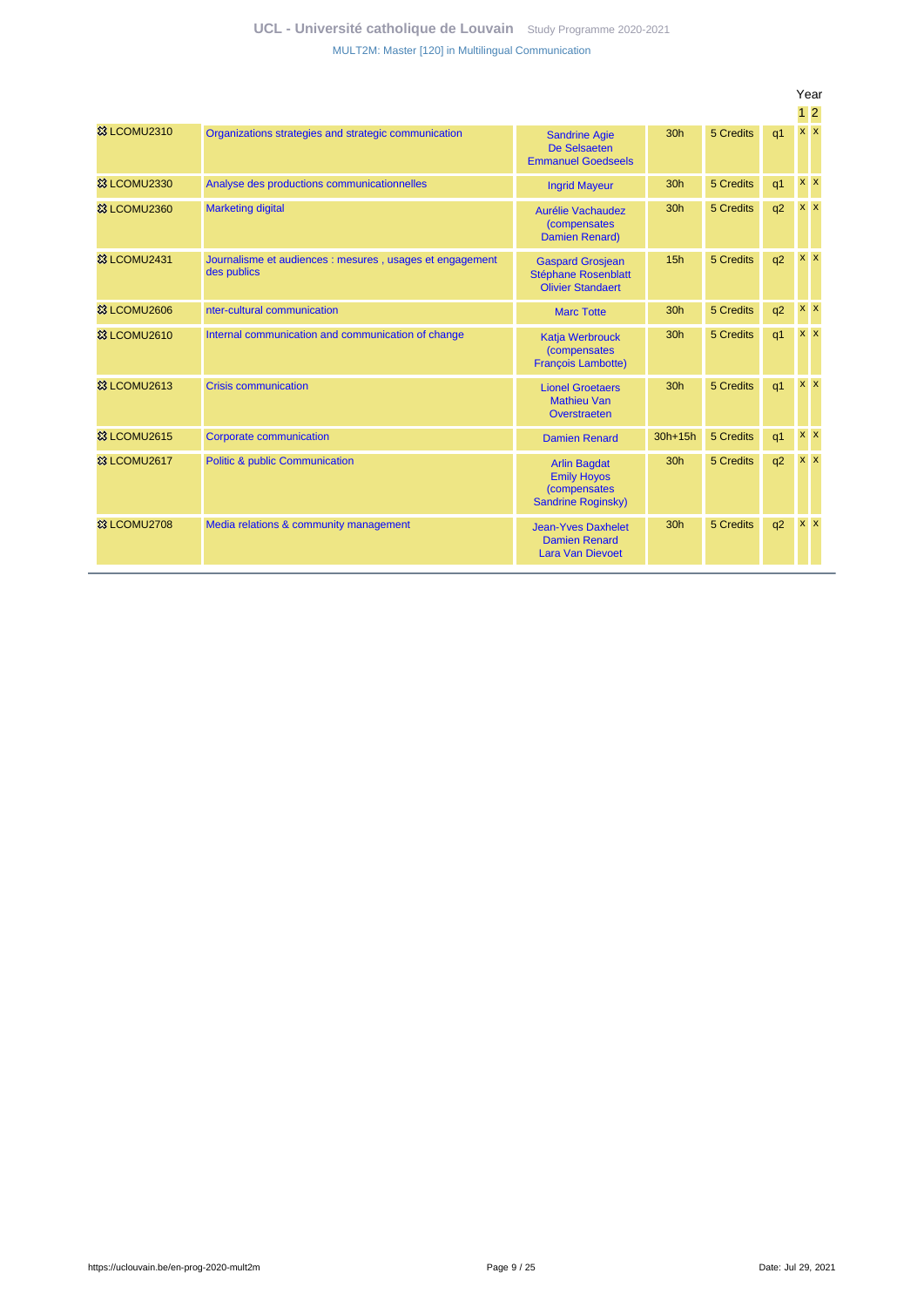# **OPTION IN POLITICAL SCIENCE [15.0]**

#### O Mandatory **O Mandatory O Mandatory O Mandatory O** Mandatory **O** Mandatory **O** Mandatory **O** Mandatory **O** Mandatory **O** Mandatory **O** Mandatory **O** Mandatory **O** Mandatory **O** Mandatory **O** Mandatory **O** Mandatory

- 
- $\oplus$  Periodic courses taught during 2020-2021

△ Courses not taught during 2020-2021 <br>
⊕ Periodic courses taught during 2020-2021 <br>
Periodic courses taught during 2020-2021 <br>
■ Activity with requisites

Click on the course title to see detailed informations (objectives, methods, evaluation...)

| ą<br>r<br>⊶ |
|-------------|
|             |

Year 1 2

#### **Content:**

| <b>O LSPRI2000</b> | <b>Public Policy Analysis</b><br>Have taken a basic course in political science. | David Aubin                                                                                              | 30 <sub>h</sub> | 5 Credits | q1 | XX      |
|--------------------|----------------------------------------------------------------------------------|----------------------------------------------------------------------------------------------------------|-----------------|-----------|----|---------|
| O LSPRI2045        | <b>International Organizations</b>                                               | <b>Bruno Hellendorff</b><br><i>(compensates)</i><br><b>Amine Ait-Chaalal)</b>                            | 30 <sub>h</sub> | 5 Credits | q2 | XX      |
| <b>OLSPRI2200</b>  | Communication, political marketing and lobbying                                  | <b>Theodoros Koutroubas</b><br><b>Theodoros Koutroubas</b><br><i>(compensates)</i><br>Sandrine Roginsky) | 30 <sub>h</sub> | 5 Credits | q1 | $X$ $X$ |

# **OPTION IN ECONOMICS [15.0]**

| <b>O</b> Mandatory                                | <b>83 Optional</b>                             |
|---------------------------------------------------|------------------------------------------------|
| $\triangle$ Courses not taught during 2020-2021   | ⊘ Periodic courses not taught during 2020-2021 |
| $\oplus$ Periodic courses taught during 2020-2021 | Activity with requisites                       |

Click on the course title to see detailed informations (objectives, methods, evaluation...)

Students choosing this option are required to have taken the two economics courses from the core subjects or to have taken at least two economics courses in their bachelor's degree programme.

| <b>o</b> Content: |                                             |                       |                 |                  |               |  |
|-------------------|---------------------------------------------|-----------------------|-----------------|------------------|---------------|--|
| O LECON2382       | Seminar on Contemporary Economic Issues III | Amma Panin            | 30 <sub>h</sub> | 5 Credits        | $q1 \times x$ |  |
| O LECON2351       | Non profit Economics                        | <b>Marthe Nyssens</b> | 30 <sub>h</sub> | 5 Credits q1 X X |               |  |
| O LECON2312       | Macroeconomics of the development           |                       | 30 <sub>h</sub> | 5 Credits        | $q2 \times x$ |  |

# **OPTION IN MANAGEMENT [15.0]**

|  | <b>O</b> Mandatory<br>$\triangle$ Courses not taught during 2020-2021<br>⊕ Periodic courses taught during 2020-2021 | <b>83 Optional</b><br>⊘ Periodic courses not taught during 2020-2021<br>Activity with requisites |
|--|---------------------------------------------------------------------------------------------------------------------|--------------------------------------------------------------------------------------------------|
|--|---------------------------------------------------------------------------------------------------------------------|--------------------------------------------------------------------------------------------------|

Click on the course title to see detailed informations (objectives, methods, evaluation...)

### Students choosing this option course are required to have taken the Minor in Management.

|                   |                                                          |                                     |                 |           |    | Year<br>$1\overline{2}$ |  |
|-------------------|----------------------------------------------------------|-------------------------------------|-----------------|-----------|----|-------------------------|--|
| <b>o</b> Content: |                                                          |                                     |                 |           |    |                         |  |
| O LLSMS2061       | <b>Corporate Strategy in Europe</b>                      | <b>Guilhem Bascle</b>               | 30 <sub>h</sub> | 5 Credits | q2 | <b>XX</b>               |  |
| O LLSMS2062       | <b>Management of European Companies (Business Cases)</b> | <b>Eric Cornuel</b>                 | 30 <sub>h</sub> | 5 Credits | q2 | <b>XX</b>               |  |
| O LLSMS2064       | European Public Affairs (in English)                     | Jean-Christophe<br><b>Defraigne</b> | 30 <sub>h</sub> | 5 Credits | q1 | <b>XX</b>               |  |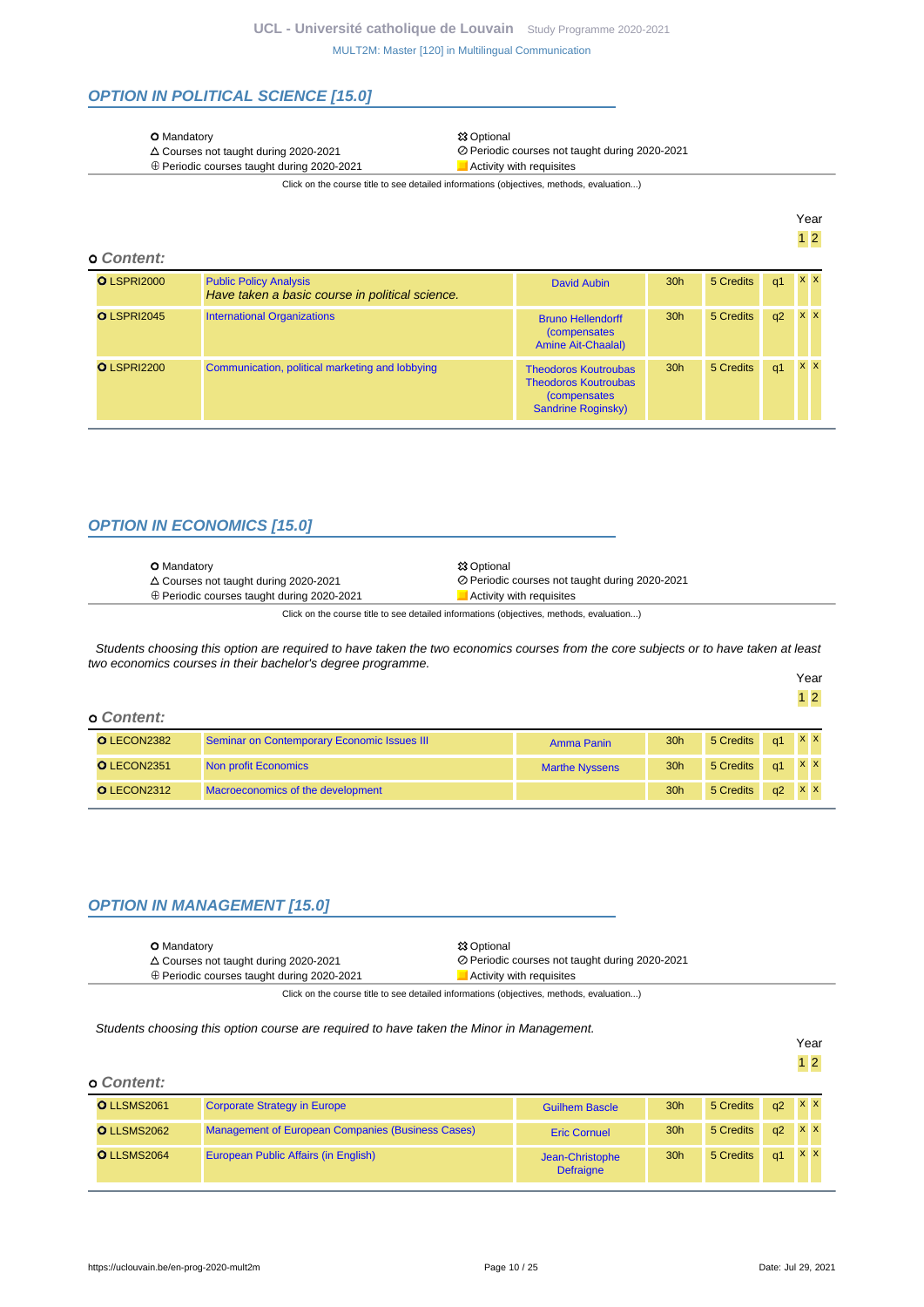# **OPTION IN 'BEDRIJFSCOMMUNICATIE' [15.0]**

⊕ Periodic courses taught during 2020-2021 <br>
■ Activity with requisites

 Courses not taught during 2020-2021 Periodic courses not taught during 2020-2021 Click on the course title to see detailed informations (objectives, methods, evaluation...)

This option must be followed at the Katholieke Universiteit Leuven. Choose 15 credits from the following :

|  |  | o Content: |  |
|--|--|------------|--|
|--|--|------------|--|

| -----------                    |                                                                                 |     |           |            |                           |  |
|--------------------------------|---------------------------------------------------------------------------------|-----|-----------|------------|---------------------------|--|
| <b>&amp; EMULT2200</b>         | Taalkundige aspecten van communicatietechnieken en -<br>strategieën (KU Leuven) | 26h | 5 Credits | q1         | XX                        |  |
| <b>83 EMULT2201</b>            | Nederlandse bedrijfscommunicatie: fundamenten (KU Leuven)                       | 39h | 5 Credits | q1         | $X$ $X$                   |  |
| <b>23 EMULT2202</b>            | Taal en cultuur (KU Leuven)                                                     | 39h | 5 Credits | q1         | $\mathbf{x}$ x            |  |
| <b>23 EMULT2203</b>            | Bedrijfscommunicatie (KU Leuven)                                                | 26h | 5 Credits | q1         | $\mathbf{x}$ $\mathbf{x}$ |  |
| 83 EMULT2204                   | <b>Advertising Theory</b>                                                       | 52h | 5 Credits | $q1$ $x x$ |                           |  |
| <sup>3</sup> EMULT2207         | <b>Consumer Behaviour (KU Leuven)</b>                                           | 39h | 5 Credits | q1         | $x \times$                |  |
| <b><sup>33</sup> EMULT2208</b> | Online Marketing (B-KUL-S0F11A)                                                 | 39h | 5 Credits | q1         | $X$ $X$                   |  |

Year 1 2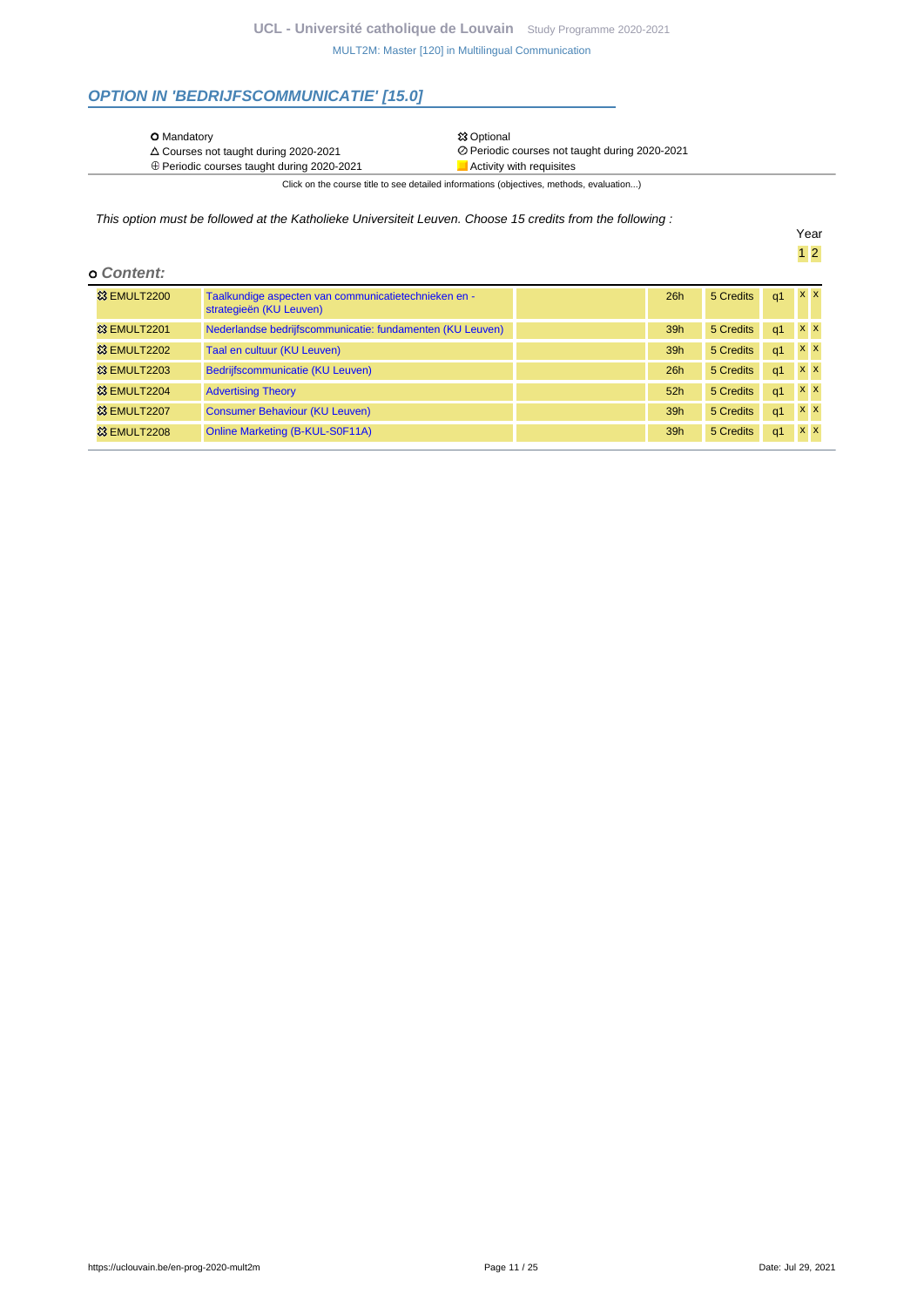# **OPTION IN SPANISH FOR BUSINESS COMMUNICATION [15.0]**

|  | <b>O</b> Mandatory |
|--|--------------------|
|--|--------------------|

 $\oplus$  Periodic courses taught during 2020-2021

**XX Optional** Courses not taught during 2020-2021 Periodic courses not taught during 2020-2021

Click on the course title to see detailed informations (objectives, methods, evaluation...)

Year 1 2

#### **Content:**

| <b>&amp; LESPA1704</b> | Spanish writing skills (B2-C1)                   | Begona Garcia Migura<br>Paula Lorente<br>Fernandez (coord.) | 30 <sub>h</sub> | 5 Credits | q1 | <b>XX</b>  |
|------------------------|--------------------------------------------------|-------------------------------------------------------------|-----------------|-----------|----|------------|
| <b>83 LESPA2601</b>    | Vocational Induction Seminar - Spanish (B2.2/C1) | Paula Lorente<br>Fernandez (coord.)                         | 30 <sub>h</sub> | 5 Credits | q1 | <b>XX</b>  |
| <b>83 LDVLP2630</b>    | Socio-economic analysis of Latin America         | <b>Emmanuelle Piccoli</b>                                   | 30 <sub>h</sub> | 5 Credits | q1 | <b>x</b> x |
| 83 LDVLP2631           | Socio-political analysis of Latin America        | <b>Isabel Yépez Del Castillo</b>                            | 30 <sub>h</sub> | 5 Credits | q2 | $X$ $X$    |

# **OPTION IN DIGITAL CULTURE AND ETHICS [15.0]**

The digital has transformed our lives and culture to the extent to which everything takes place nowadays in "digital space," as our own space, time, and existence are all deeply digitalized. In the "culture of connectivity," the digital is ubiquitous, we are, one way or another, always online, while technology is no longer just 'at hand', but already intimately infiltrating and fusing with our thoughts, our sensations, and even our bodies.

The Digital Culture and Ethics Option offers courses focusing on such profound changes brought about by the digital in all walks of life and academic disciplines alike. It invites the students to reflect critically and creatively on the resulting large-scale evolutions and equips them with the right skills and tools for approaching their subject matters from cutting-edge and presently much needed, genuinely effective and encompassing perspectives.

The topics and practical applications taught in this option also open up the scope of our specialized fields to wider cross-disciplinary viewpoints, thus making us ready to be professionally versatile and successful in a deeply transformed digital world.

<https://sites.uclouvain.be/chairealtissia/>

| <b>O</b> Mandatory                                | <b>83 Optional</b>                             |
|---------------------------------------------------|------------------------------------------------|
| $\triangle$ Courses not taught during 2020-2021   | ⊘ Periodic courses not taught during 2020-2021 |
| $\oplus$ Periodic courses taught during 2020-2021 | Activity with requisites                       |

Click on the course title to see detailed informations (objectives, methods, evaluation...)

| <b>o</b> Content: |                                                                                  |                        |                             |           |    | Year<br>$1\overline{2}$ |  |
|-------------------|----------------------------------------------------------------------------------|------------------------|-----------------------------|-----------|----|-------------------------|--|
| O LFIAL2010       | Altissia Chair: The Digital Turn in Culture & Ethics                             | <b>Chris Tanasescu</b> | 22.5 <sub>h</sub>           | 5 Credits | q1 | <b>x x</b>              |  |
| O LFIAL2020       | Altissia Chair: Practical Digital Methods and Tools for the<br><b>Humanities</b> | <b>Chris Tanasescu</b> | 22.5 <sub>h</sub><br>$+15h$ | 5 Credits | q2 | <b>XX</b>               |  |

### **Un cours parmi : (5 credits)**

| <b>&amp; LFIAL2630</b> | Introduction to automatic text processing                                                                                                                         | <b>Cédrick Fairon</b>                                                   | 22.5 <sub>h</sub> | 5 Credits | q2          | $x \times$ |
|------------------------|-------------------------------------------------------------------------------------------------------------------------------------------------------------------|-------------------------------------------------------------------------|-------------------|-----------|-------------|------------|
| <b>&amp; LFIAL2640</b> | <b>Digital humanities</b>                                                                                                                                         | <b>Paul Bertrand</b>                                                    | 15 <sub>h</sub>   | 5 Credits | q2          | $x \times$ |
| <b>&amp; LFIAL2650</b> | Digital Document and Data Analysis, Critical Editing, and<br><b>Publishing</b>                                                                                    | <b>Chris Tanasescu</b>                                                  | 15 <sub>h</sub>   | 5 Credits | q2          | $x \times$ |
| 33 LFIAL2660           | Digital practices seminar                                                                                                                                         | <b>Chris Tanasescu</b><br><i>(compensates)</i><br><b>Paul Bertrand)</b> | 15 <sub>h</sub>   | 5 Credits | q2          | <b>XX</b>  |
| <b>&amp; LHIST2600</b> | <b>Digital Practices in History Professions</b><br>Ce cours est accessible uniquement à l'étudiant en<br>master en histoire ou ayant suivi la mineure en histoire | Aurore François (coord.)                                                | 30 <sub>h</sub>   | 5 Credits | $a2 \Delta$ | $x \mid x$ |
| <b>83 LFILO2970</b>    | Seminar on (ethical aspects of) the relation between science<br>and society in a digital world                                                                    | <b>Charles Pence</b>                                                    | 30 <sub>h</sub>   | 5 Credits | q2          | <b>x x</b> |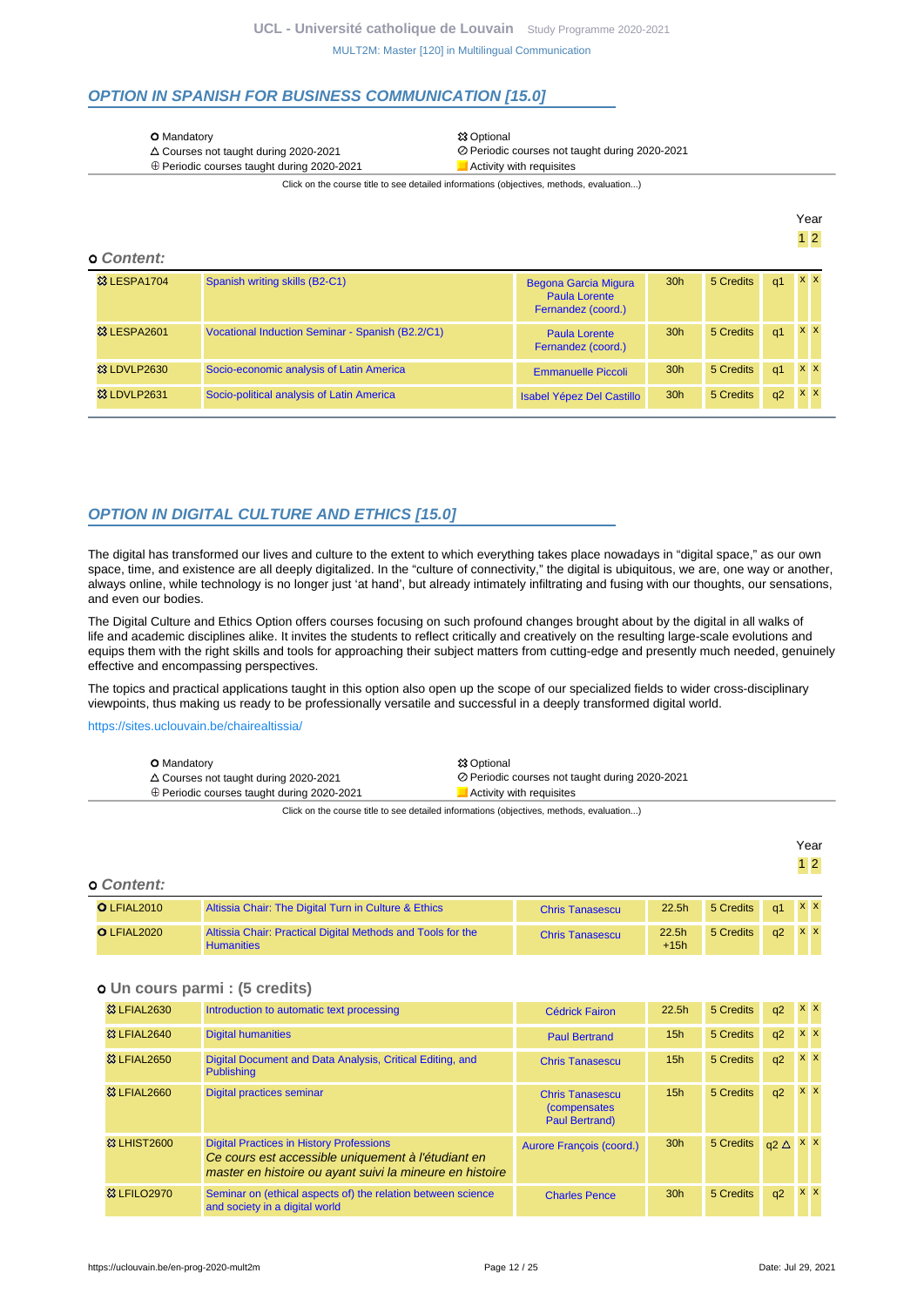|                         |                                                                                         |                                                            |                 |           |                | $1\,2$     |  |
|-------------------------|-----------------------------------------------------------------------------------------|------------------------------------------------------------|-----------------|-----------|----------------|------------|--|
| <b>83 LCLIB2120</b>     | Bibliothéconomie et bibliométrie : collections, services,<br>ressources et médiation    | <b>Frédéric Brodkom</b>                                    | 15h             | 5 Credits | $q1 \oplus$    | <b>x x</b> |  |
| <b>&amp;3 LCLIB2130</b> | <b>Digital books</b>                                                                    | <b>Pierre Van Overbeke</b>                                 | 15h             | 5 Credits | $q1 \oplus$    | <b>x x</b> |  |
| <b>&amp; LFSA2202</b>   | Ethics and ICT                                                                          | <b>Axel Gosseries</b><br><b>Olivier Pereira</b>            | 30 <sub>h</sub> | 5 Credits | q2             | <b>x x</b> |  |
| <b>&amp;3 LANTR2115</b> | Séminaire d'Anthropologie du Numérique : technologie, jeux<br>vidéos et mondes virtuels | <b>Olivier Servais</b>                                     | 15 <sub>h</sub> | 5 Credits | q2             | $x \times$ |  |
| 33 LCOMU2640            | Media education and media literacy                                                      | <b>Thibault Philippette</b>                                | 30 <sub>h</sub> | 5 Credits | q <sub>1</sub> | <b>x</b> x |  |
| <b>&amp; LDEMO2640</b>  | "Big data" : capture et analyse de données massives                                     | <b>Christine Schnor</b>                                    | 20h             | 5 Credits | q2             | <b>x x</b> |  |
| <b>&amp; LEUSL2113</b>  | <b>Digital Europe</b>                                                                   | <b>Christophe Lazaro</b><br><b>Alain Strowel</b>           | 30 <sub>h</sub> | 5 Credits | q2             | <b>XX</b>  |  |
| <b>&amp; LSOC2002</b>   | <b>Digital sociology</b>                                                                | <b>Lionel Detry</b><br><i>(compensates</i><br>Laura Merla) | 30 <sub>h</sub> | 5 Credits | q2             | <b>XX</b>  |  |
| <b>83 MCOMU2209</b>     | Internet et société                                                                     | <b>Sandrine Roginsky</b>                                   | 30 <sub>h</sub> | 5 Credits | q1 $\Delta$    | <b>XX</b>  |  |

Year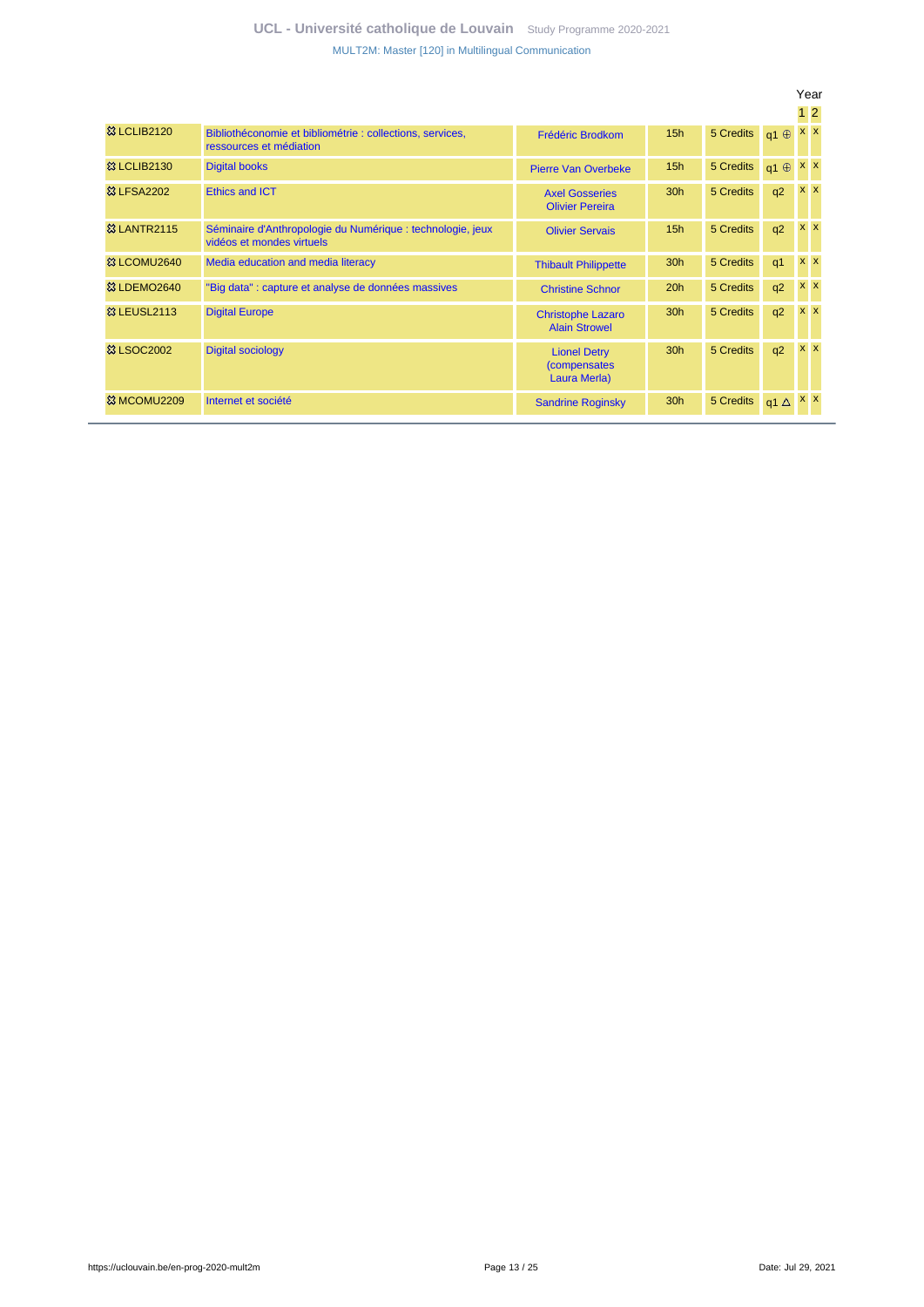# **INTERDISCIPLINARY PROGRAM IN ENTREPRENEURSHIP [30.0]**

The CPME option extends over two years and is part of the Master's programme. Students choosing this option are brought together in cross-disciplinary teams to create businesses. Admission is limited to students selected based on their academic record.

Further details are available at: https://uclouvain.be/fr/etudier/cpme/le-programme.html (https://uclouvain.be/fr/etudier/cpme/leprogramme.html).

Note: Students choosing this option must take between 20 and 30 course credits. In this case, the Master's degree will comprise more than 120 credits. Students who do not want to exceed 120 Master's credits are advised to choose another option or optional courses.

| <b>O</b> Mandatory                                                                       | <b>83 Optional</b>                             |  |  |  |
|------------------------------------------------------------------------------------------|------------------------------------------------|--|--|--|
| $\triangle$ Courses not taught during 2020-2021                                          | ⊘ Periodic courses not taught during 2020-2021 |  |  |  |
| $\oplus$ Periodic courses taught during 2020-2021                                        | Activity with requisites                       |  |  |  |
| Click on the course title to see detailed informations (objectives, methods, evaluation) |                                                |  |  |  |

From 20 to 30 credits

### **Content:**

### **Prérequis**

Ce cours est obligatoire pour l'étudiant qui n'a pas de prérequis en gestion. L'étudiant qui a suivi la mineure en Gestion ou la mineure en Esprit d'entreprendre ne dois pas suivre ce cours.

| O LCPME2000 | Venture creation financement and management I | Yves De Rongé<br><b>Olivier Giacomin</b> |  | 30h+15h 5 Credits a1 |  |  |  |
|-------------|-----------------------------------------------|------------------------------------------|--|----------------------|--|--|--|
|-------------|-----------------------------------------------|------------------------------------------|--|----------------------|--|--|--|

# **Cours obligatoires (20 credits)**

| O LCPME2001 | <b>Entrepreneurship Theory (in French)</b>                                         | <b>Frank Janssen</b>                         | $30h+20h$ | 5 Credits | q1 | $\mathbf{X}$ |              |
|-------------|------------------------------------------------------------------------------------|----------------------------------------------|-----------|-----------|----|--------------|--------------|
| O LCPME2002 | Managerial, legal and economic aspects of the creation of a<br>company (in French) | <b>Yves De Cordt</b><br><b>Marine Falize</b> | $30h+15h$ | 5 Credits | q1 | $\mathbf{x}$ |              |
| O LCPME2003 | Business plan of the creation of a company (in French)                             | <b>Frank Janssen</b>                         | $30h+15h$ | 5 Credits | q2 |              | $\mathbf{x}$ |
| O LCPME2004 | Advanced seminar on Entrepreneurship (in French)                                   | <b>Frank Janssen</b>                         | $30h+15h$ | 5 Credits | q2 |              |              |

### **Cours complémentaires (5 credits)**

| <b>&amp; LLSMS2014</b> | Entrepreneurial Finance (in English)           | <b>Quentin Colmant</b><br><i>(compensates)</i><br><b>Yue Zhang)</b><br><b>Axel Funhoff</b><br>(compensates<br><b>Philippe Grégoire)</b> | 30 <sub>h</sub> | 5 Credits           | q <sub>1</sub> | $x \times$     |         |
|------------------------|------------------------------------------------|-----------------------------------------------------------------------------------------------------------------------------------------|-----------------|---------------------|----------------|----------------|---------|
| <b>83 LLSMX2001</b>    | <b>Regenerative Economy</b>                    | <b>Yves De Rongé</b><br><b>Emmanuel Mossay</b>                                                                                          | 30 <sub>h</sub> | 5 Credits           | q <sub>1</sub> |                | $X$ $X$ |
| <b>&amp; LFSA2212</b>  | <b>Innovation classes</b>                      | <b>Benoît Macq</b><br>Jean-Pierre Raskin<br><b>Benoît Raucent</b>                                                                       | $30h+15h$       | 5 Credits           | q <sub>1</sub> | $x \times$     |         |
| <b>&amp; LSST1001</b>  | <b>IngénieuxSud</b>                            | <b>Jean-Pierre Raskin</b>                                                                                                               | $15h+45h$       | 5 Credits q1+q2 x x |                |                |         |
| <b>&amp; LCPME2005</b> | Social and Sustainable Entrepreneurship        | <b>Julie Hermans</b>                                                                                                                    | 30 <sub>h</sub> | 5 Credits           | q2             | $x \mathbf{X}$ |         |
| <b>&amp; LLSMS2080</b> | International Entrepreneurship (in English)    | <b>Frank Janssen</b>                                                                                                                    | $30h+30h$       | 5 Credits           | q2             | <b>XX</b>      |         |
| <b>83 LLSMS2081</b>    | Strategic Management of Start ups (in English) | <b>Bartholomeus Kamp</b><br><b>Bryan Toney</b>                                                                                          | $30h+30h$       | 5 Credits           | q2             | <b>XX</b>      |         |

Year 1 2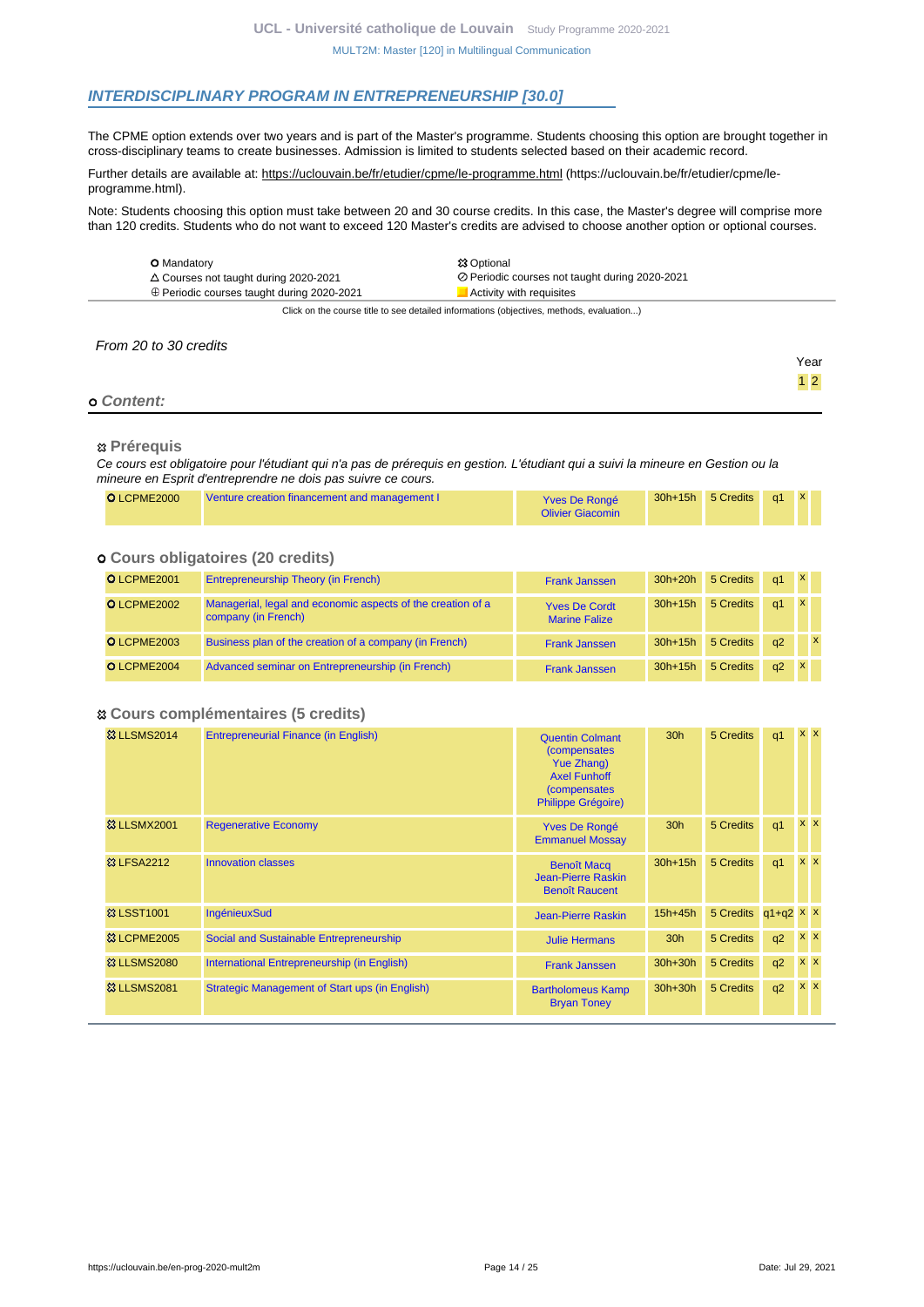# **OPTIONAL COURSES [15.0]**

As part of a well-argued educational plan and with the agreement of the select committee, students may choose other courses (max. 15 credits) from the Master's programmes run by the Faculty or the University. Their choice may also include a course in a third language taught by the Language Institute (ILV) or the courses offered in the three genre studies modules.

If certain courses are available in the core curriculum, they must not comprise more than 6 credits.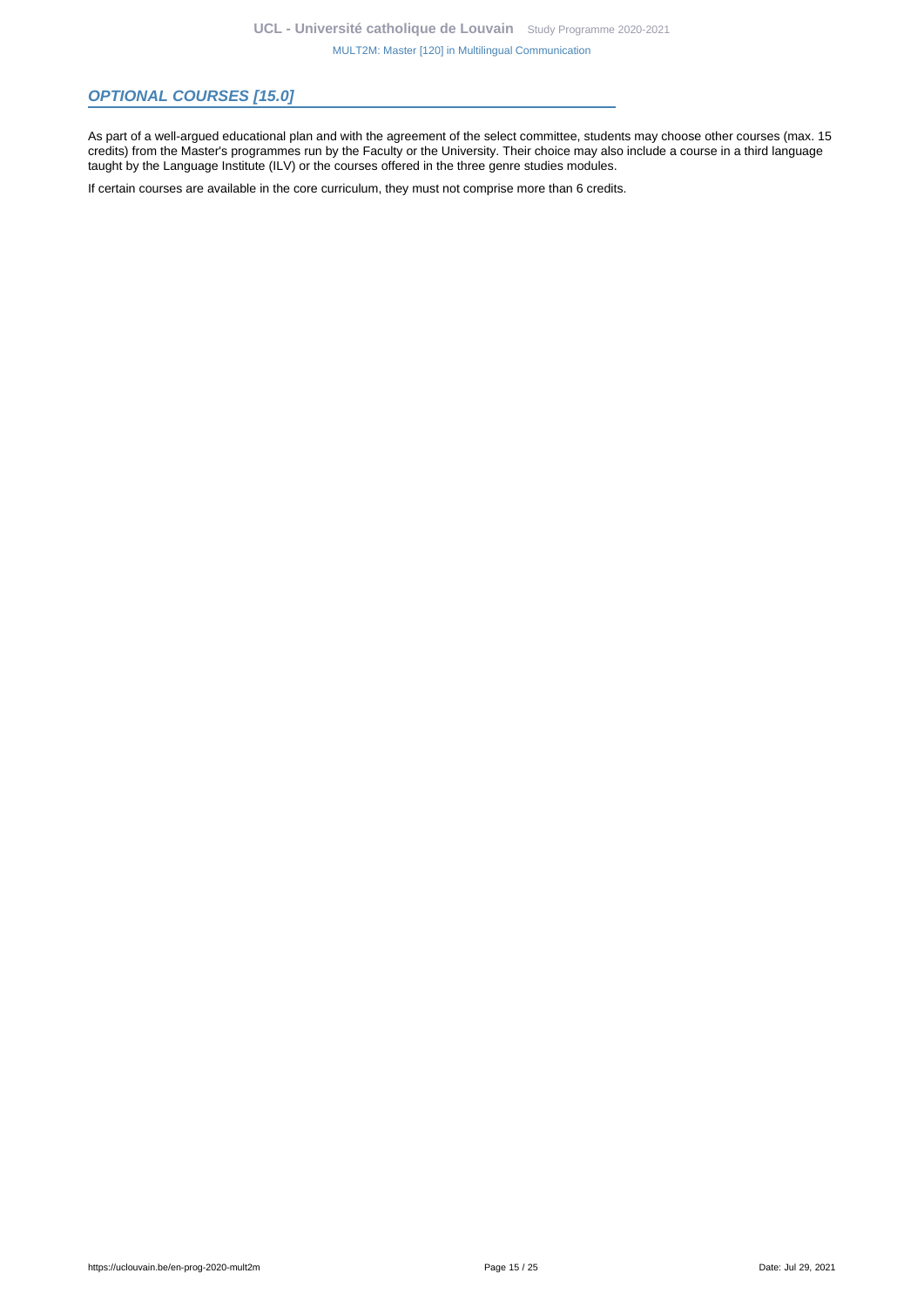# <span id="page-15-0"></span>**Course prerequisites**

The **table** below lists the activities (course units, or CUs) for which there are one or more prerequisites within the programme, i.e. the programme CU for which the learning outcomes must be certified and the corresponding credits awarded by the jury before registering for that CU.

These activities are also identified **in the detailed programme**: their title is followed by a yellow square.

#### **Prerequisites and student's annual programme**

As the prerequisite is for CU registration puposes only, there are no prerequisites within a programme year. Prerequisites are defined between CUs of different years and therefore influence the order in which the student will be able to register for the programme's CUs.

In addition, when the jury validates a student's individual programme at the beginning of the year, it ensures its coherence, meaning that it may:

- transform a prerequisite into a corequisite within the same year (to enable the student to continue his or her studies with a sufficient annual course load)
- require the student to combine registration in two separate CUs which it considers necessary from a pedagogical point of view.

For more information, please consult the Academic Regulations and Procedures (https://uclouvain.be/fr/decouvrir/rgee.html).

# **# Prerequisities list**

**LMULT2998** ["Mémoire"](https://uclouvain.be/en-cours-2020-LMULT2998) has prerequisite(s) LMULT2997

• LMULT2997 [- Dissertation seminar](https://uclouvain.be/en-cours-2020-LMULT2997) **LROM2680** ["Exercices oraux spécialisés en français"](https://uclouvain.be/en-cours-2020-LROM2680) has prerequisite(s) LROM2660

• LROM2660 [- Oral business communication strategies in French](https://uclouvain.be/en-cours-2020-LROM2660)

# <span id="page-15-1"></span>**The programme's courses and learning outcomes**

For each UCLouvain training programme, a [reference framework of learning outcomes](https://uclouvain.be/en-prog-2020-mult2m-competences_et_acquis.html) specifies the competences expected of every graduate on completion of the programme. You can see the contribution of each teaching unit to the programme's reference framework of learning outcomes in the document "In which teaching units are the competences and learning outcomes in the programme's reference framework developed and mastered by the student?"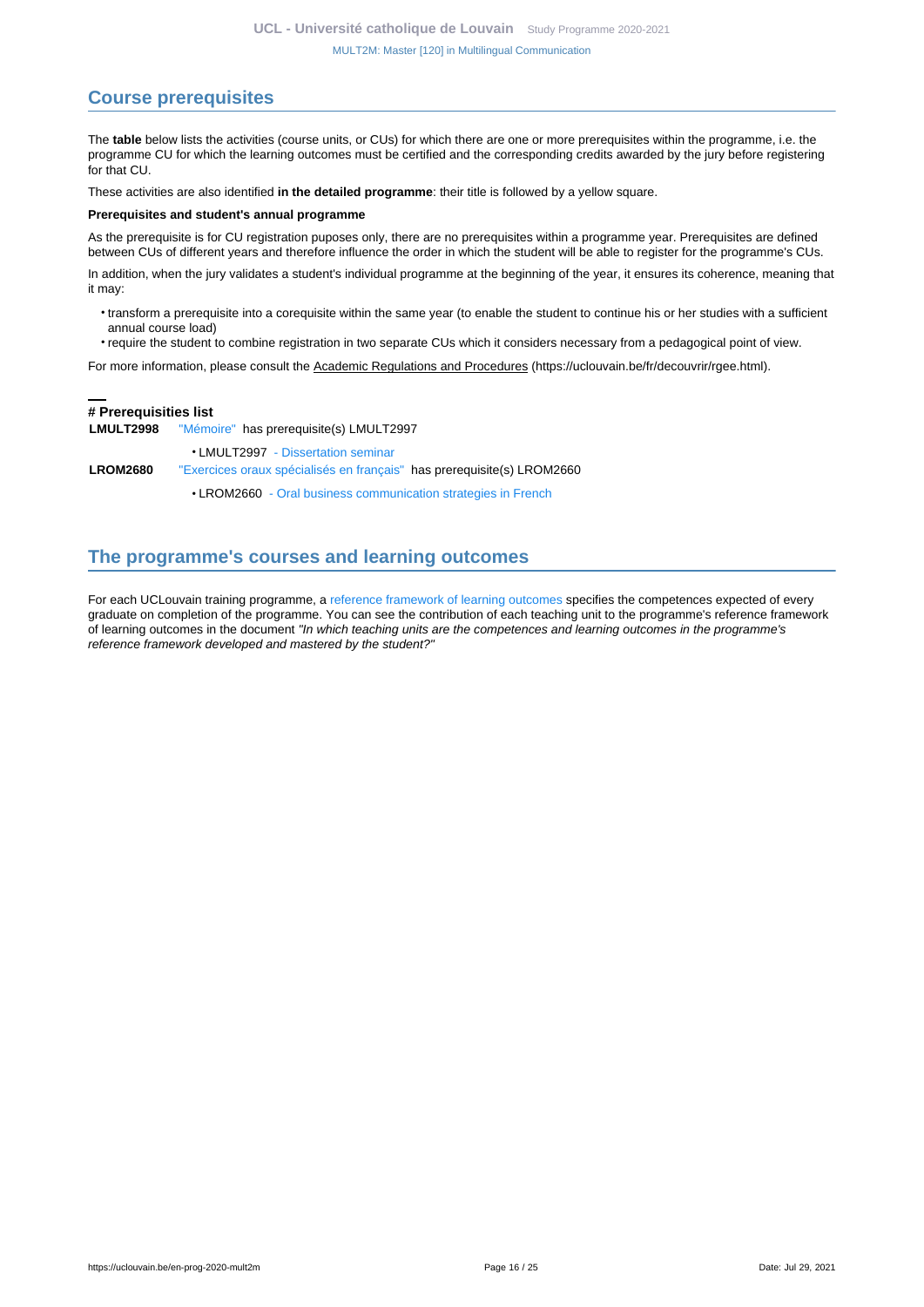# **MULT2M - Information**

# <span id="page-16-1"></span><span id="page-16-0"></span>**Access Requirements**

In the event of the divergence between the different linguistic versions of the present conditions, the French version shall prevail Decree of 7 November 2013 defining the landscape of higher education and the academic organization of studies. The admission requirements must be met prior to enrolment in the University.

#### **SUMMARY**

- [> Specific access requirements](#page-16-2)
- [> University Bachelors](#page-16-3)
- [> Non university Bachelors](#page-17-0)
- [> Holders of a 2nd cycle University degree](#page-18-0)
- [> Holders of a non-University 2nd cycle degree](#page-18-1)
- [> Access based on validation of professional experience](#page-18-2)
- [> Access based on application](#page-18-3)
- [> Admission and Enrolment Procedures for general registration](#page-19-0)

### <span id="page-16-2"></span>**Specific access requirements**

**1°** Student must hold a first level university degree.

**2°** Students wishing to include German, English, Dutch and/or French in their master's programme must provide proof of having achieved **passive communicative skills** (listening and reading comprehension) and **active communicative skills** (oral expression) at **level B2** of the [Common European Framework of Reference for Languages](https://www.coe.int/en/web/common-european-framework-reference-languages/level-descriptions) (CEFR).

Level B2 can be proved through:

- an official attestation (diploma and transcripts) of completion of language courses at the level required in the student's previous academic course of study;
- an official attestation or an international certificate recognised by the admission board Examples:
- for English: IELTS 6-6.5 / TOEFL 87-109 / PTE Academic 59-79 / Cambridge English: First Grade B
- for French (non-French-speaking student\*): DELF B2 / TCF B2 (4) / TEF 4 / ALTE 3

In the absence of the above level proof, students will be required to pass an **admission test** focusing on communicative, receptive and productive skills. This test is organised by the admission board as detailed on the following page: https://uclouvain.be/fr/facultes/fial/ communication-multilingue-tests-de-langues.html (https://uclouvain.be/fr/facultes/fial/communication-multilingue-tests-de-langues.html).

(\*) All non-French-speaking students who do not hold an official diploma in French attesting to a level at least equivalent to B2 and who wish to choose French in their master's programme must pass an admission test organised by the admission board.

In the absence of sufficient skills in one of the two chosen languages (including French), supplementary classes will be integrated into the Master's programme. The programme of this [preparatory module](https://uclouvain.be/en-prog-mult2m-module_complementaire) will be established by the jury (small panel) on the basis of the student's educational background and the results obtained in the admission test.

Course equivalences are submitted for approval to the jury (small panel).

#### **General remark concerning the choice of languages:**

Admission to the [Master \[120\] in Multilingual Communication](https://uclouvain.be/en-prog-2020-mult2m) involves continuing with the two languages studied in the undergraduate programme (two Germanic languages or one Germanic language and French), whether these languages were studied as part of the major or as part of a minor in Germanic language.

Students whishing to change their language choice must provide proof of the required level in that language or pass the admission test in that language.

# <span id="page-16-3"></span>**University Bachelors**

| <b>Diploma</b>                                                                                                                                                         | Special Requirements   Access |               | <b>Remarks</b>                                                                              |  |  |
|------------------------------------------------------------------------------------------------------------------------------------------------------------------------|-------------------------------|---------------|---------------------------------------------------------------------------------------------|--|--|
| <b>UCLouvain Bachelors</b>                                                                                                                                             |                               |               |                                                                                             |  |  |
| Bachelor in Modern Languages and Literatures: German, Dutch<br>and English<br>Bachelor in Modern Languages and Literatures : General (a<br>Germanic language + French) |                               | Direct access | Students must choose the<br>two languages sudied in their<br>bachelor's programme.          |  |  |
|                                                                                                                                                                        |                               |               | In some cases, the UCLouvain<br>Enrolment Office, after<br>reviewing their online enrolment |  |  |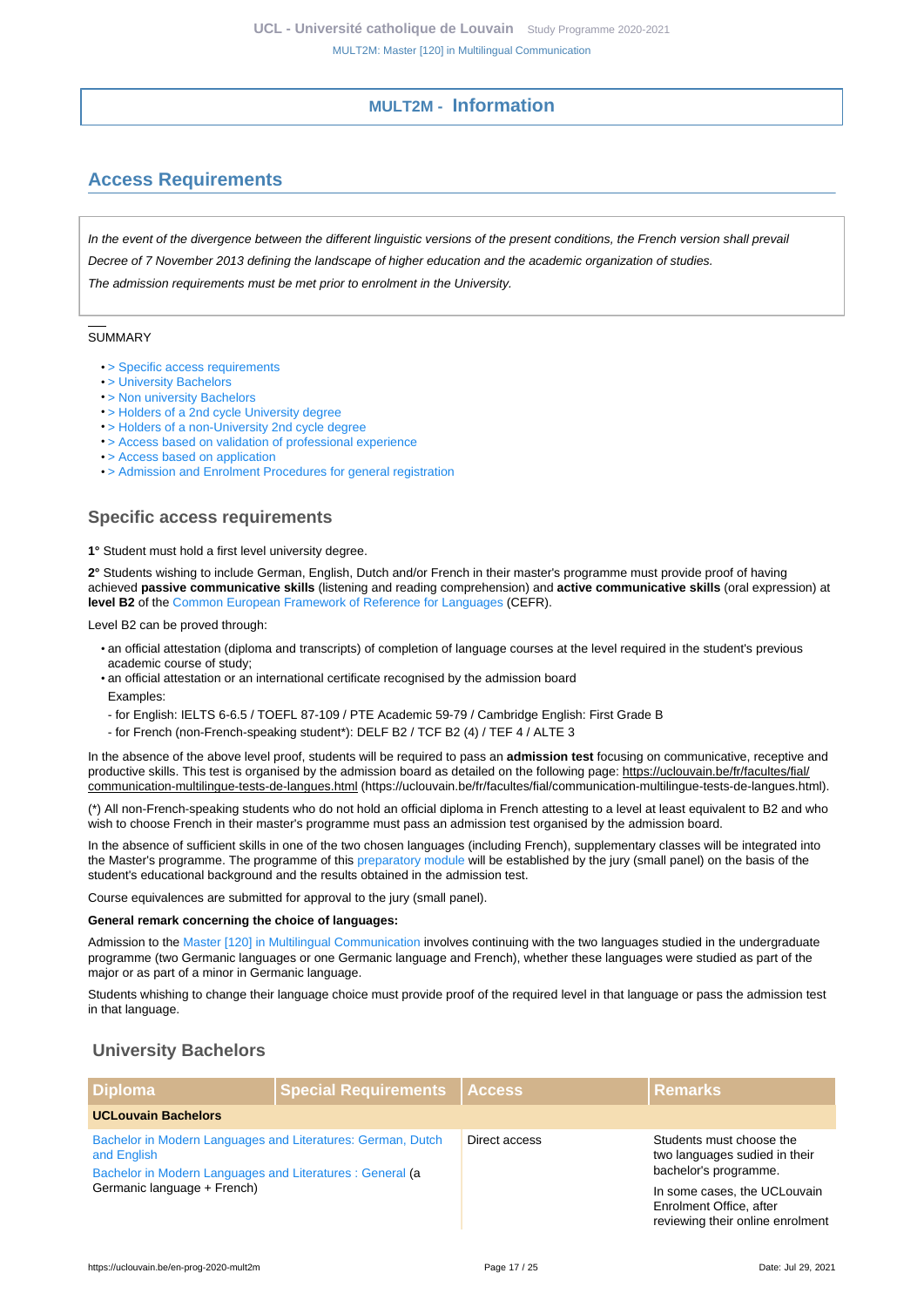|                                                                                                                                              |                                                                                                                            |                             | or re-enrolment application, will<br>ask the students concerned<br>to provide an enrolment<br>authorisation from the faculty.                                                                                                |
|----------------------------------------------------------------------------------------------------------------------------------------------|----------------------------------------------------------------------------------------------------------------------------|-----------------------------|------------------------------------------------------------------------------------------------------------------------------------------------------------------------------------------------------------------------------|
| <b>Bachelor in Modern Languages</b><br>and Literatures: German, Dutch<br>and English<br><b>Bachelor in Modern Languages</b>                  | If students have chosen one of<br>the following minors:<br><b>Minor in German Studies</b>                                  | Direct access               | The choice of the two<br>languages studied in the<br>master's programme is left to<br>the student's discretion.                                                                                                              |
| and Literatures : General (a<br>Germanic language + French)                                                                                  | <b>Minor in Dutch Studies</b><br><b>Minor in English Studies</b>                                                           |                             | In some cases, the UCLouvain<br>Enrolment Office, after<br>reviewing their online enrolment<br>or re-enrolment application, will<br>ask the students concerned<br>to provide an enrolment<br>authorisation from the faculty. |
| <b>Bachelor in Modern Languages</b><br>and Literatures : General (a<br>Germanic language + Spanish/<br>Italian)                              | If students have chosen one of<br>the following minors:<br><b>Minor in German Studies</b>                                  | Direct access               | Students include in their<br>master's programme the two<br>Germanic languages studied in<br>their bachelor's programme.                                                                                                      |
|                                                                                                                                              | <b>Minor in Dutch Studies</b><br><b>Minor in English Studies</b>                                                           |                             | In some cases, the UCLouvain<br>Enrolment Office, after<br>reviewing their online enrolment<br>or re-enrolment application,<br>will ask students to provide an<br>enrolment authorisation from<br>the faculty.               |
| <b>Bachelor in Modern Languages</b><br>and Literatures: General<br><b>Bachelor in Ancient and Modern</b><br><b>Languages and Literatures</b> | If students have chosen one of<br>the following minors:<br><b>Minor in German Studies</b><br><b>Minor in Dutch Studies</b> | Direct access               | Students include in their<br>master's programme French<br>and the Germanic language<br>studied in their minor's<br>programme.                                                                                                |
|                                                                                                                                              | <b>Minor in English Studies</b>                                                                                            |                             | In some cases, the UCLouvain<br>Enrolment Office, after<br>reviewing their online enrolment<br>or re-enrolment application,<br>will ask students to provide an<br>enrolment authorisation from<br>the faculty.               |
| <b>Other Bachelor</b>                                                                                                                        |                                                                                                                            | Access based on application | In case of admission, possible<br>additional training to be<br>determined depending on<br>the student's educational<br>background                                                                                            |
|                                                                                                                                              | Others Bachelors of the French speaking Community of Belgium                                                               |                             |                                                                                                                                                                                                                              |
| Bachelier en traduction et<br>interprétation                                                                                                 | If students have studied two<br>Germanic languages                                                                         | Direct access               | Students include in their<br>Master's programme the two<br>Germanic languages studied in<br>their Bachelor's programme.                                                                                                      |
| Other Bachelor                                                                                                                               |                                                                                                                            | Access based on application | In case of admission, additional<br>training to be determined<br>depending on the student's<br>educational background                                                                                                        |
| Bachelors of the Dutch speaking Community of Belgium                                                                                         |                                                                                                                            |                             |                                                                                                                                                                                                                              |
| All Bachelor                                                                                                                                 |                                                                                                                            | Access based on application | In case of admission, additional<br>training to be determined<br>depending on the student's<br>educational background                                                                                                        |
| <b>Foreign Bachelors</b>                                                                                                                     |                                                                                                                            |                             |                                                                                                                                                                                                                              |
| All Bachelor                                                                                                                                 |                                                                                                                            | Access based on application | In case of admission, additional<br>training to be determined<br>depending on the student's<br>educational background                                                                                                        |

# <span id="page-17-0"></span>**Non university Bachelors**

> Find out more about links (https://uclouvain.be/fr/etudier/passerelles) to the university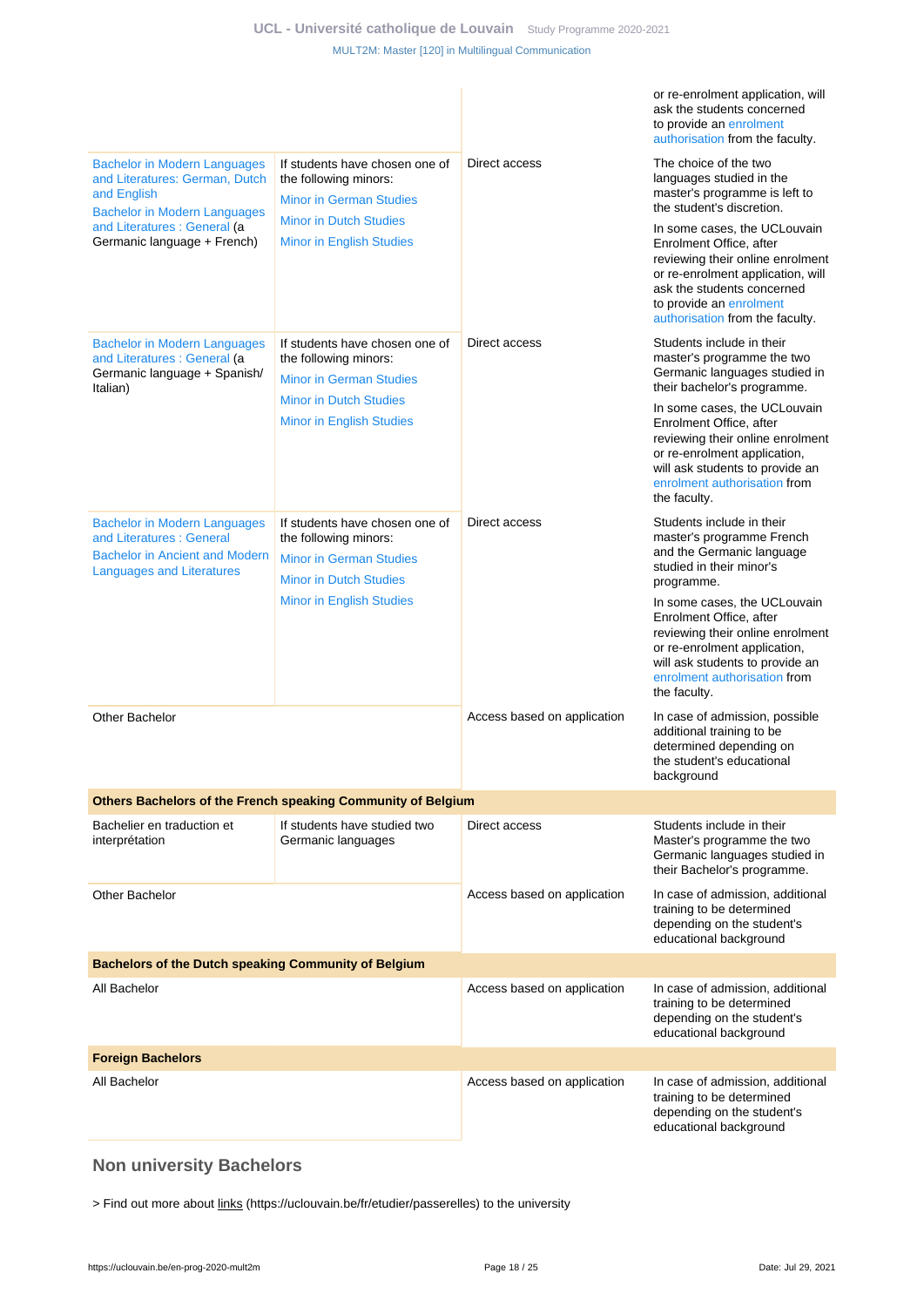#### Only applicable to graduates of higher education institutions of the French Community of Belgium

| <b>Diploma</b>                                                                                               | <b>Access</b>                                            | Remarks    |
|--------------------------------------------------------------------------------------------------------------|----------------------------------------------------------|------------|
| BA - AESI orientation Français et français langue étrangère - HE -<br>crédits supplémentaires entre 45 et 60 | Les enseignements<br>supplémentaires éventuels           | Type court |
| BA - AESI orientation Langues germaniques - HE - crédits<br>supplémentaires entre 45 et 60                   | peuvent être consultés dans le<br>module complémentaire. |            |
| BA - assistant(e) de direction - EPS - crédits supplémentaires<br>entre 45 et 60                             |                                                          |            |
| BA - assistant(e) de direction - HE - crédits supplémentaires entre<br>45 et 60                              |                                                          |            |
| BA en commerce extérieur - HE - crédits supplémentaires entre<br>45 et 60                                    |                                                          |            |
| BA en commerce extérieur - EPS - crédits supplémentaires entre<br>45 et 60                                   |                                                          |            |
| BA en communication - HE - crédits supplémentaires entre 45 et<br>60                                         |                                                          |            |
| BA en coopération internationale - EPS - crédits supplémentaires<br>entre 45 et 60                           |                                                          |            |
| BA en coopération internationale - HE - crédits supplémentaires<br>entre 45 et 60                            |                                                          |            |
| BA en gestion des ressources humaines - HE - crédits<br>supplémentaires entre 45 et 60                       |                                                          |            |
| BA en gestion des ressources humaines - EPS - crédits<br>supplémentaires entre 45 et 60                      |                                                          |            |
| BA en marketing - EPS - crédits supplémentaires entre 45 et 60                                               |                                                          |            |
| BA en marketing - HE - crédits supplémentaires entre 45 et 60                                                |                                                          |            |
| BA en relations publiques - HE - crédits supplémentaires entre 45<br>et 60                                   |                                                          |            |
| BA en relations publiques - EPS - crédits supplémentaires entre<br>45 et 60                                  |                                                          |            |
| BA en sciences administratives et gestion publique - HE - crédits<br>supplémentaires entre 45 et 60          |                                                          |            |
| BA en sciences administratives et gestion publique - EPS - crédits<br>supplémentaires entre 45 et 60         |                                                          |            |

# <span id="page-18-0"></span>**Holders of a 2nd cycle University degree**

| <b>Diploma</b>                                 | Special Requirements Access |                             | <b>Remarks</b>                                                                                              |  |  |  |
|------------------------------------------------|-----------------------------|-----------------------------|-------------------------------------------------------------------------------------------------------------|--|--|--|
| "Licenciés"                                    |                             |                             |                                                                                                             |  |  |  |
| Licence en langues et littératures germaniques |                             | Direct access               | Programme to be determined<br>depending on the student's<br>educational background                          |  |  |  |
| <b>Masters</b>                                 |                             |                             |                                                                                                             |  |  |  |
| All masters                                    |                             | Access based on application | In case of admission,<br>programme to be determined<br>depending on the student's<br>educational background |  |  |  |

### <span id="page-18-1"></span>**Holders of a non-University 2nd cycle degree**

Only applicable to graduates of higher education institutions of the French Community of Belgium

# <span id="page-18-2"></span>**Access based on validation of professional experience**

### > See the website [Valorisation des acquis de l'expérience](https://uclouvain.be/fr/etudier/vae)

It is possible to gain admission to all masters courses via the validation of professional experience procedure.

Candidates who do not fulfil the abovementioned admission requirements, but who have duly attested significant experience relevant to the field of study in question (multilingual business communication), may apply for admission to the programme on the basis of an individualised admission procedure.

For more information on the procedure for admission by validation of learning from experience (VAE) in the Faculty of Philosophy, Arts and Letters:<https://uclouvain.be/fr/facultes/fial/valorisation-des-acquis-de-l-experience-vae.html>.

# <span id="page-18-3"></span>**Access based on application**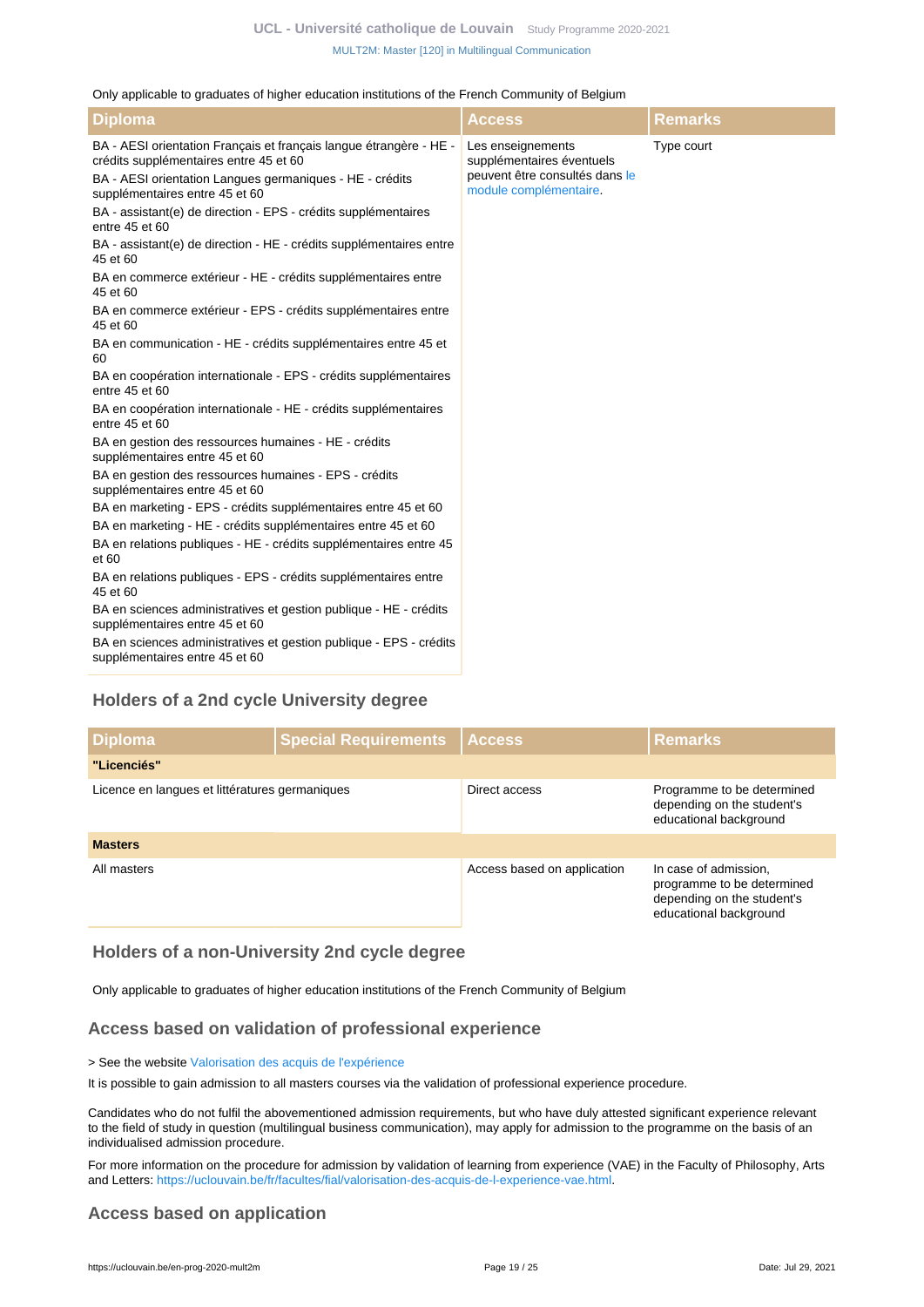#### Reminder : all Masters (apart from Advanced Masters) are also accessible on file.

If the students' educational background is incomplete, supplementary classes may be integrated into their master's programme.

#### **Students with a Belgian degree**

Students whose previous educational background is not included in the above-mentioned admission requirements may apply for admission according to the [procedure described below](https://uclouvain.be/en-prog-mult2m-cond_adm#proceduresAdmission).

#### **Students with an international degree (EU)**

Students whose previous educational background is not included in the above-mentioned admission requirements may apply for admission according to the [procedure described below](https://uclouvain.be/en-prog-mult2m-cond_adm#proceduresAdmission).

#### **Students with an international degree (outside the EU)**

Students holding an undergraduate and/or postgraduate degree from a university outside Europe may apply for admission, provided they have obtained at least a 55% (or 11/20) general average for all successful academic years at their home university.

Applications that do not meet this minimum average requirement will be automatically rejected.

However, this may be waived provided that the applicant has duly attested significant professional experience (consult [Validation of](https://uclouvain.be/prog-2020-mult2m-cond_adm#adultesRepriseEtudes) [learning from experience\)](https://uclouvain.be/prog-2020-mult2m-cond_adm#adultesRepriseEtudes).

# <span id="page-19-0"></span>**Admission and Enrolment Procedures for general registration**

Requests for **further information** regarding admission to this Master's programme should be addressed to Ms. Fiorella Flamini, Study Adviser (conseiller.etudes-fial@uclouvain.be) of the Faculty of Philosophy, Arts and Letters.

All applications for **admission, enrolment or re-enrolment** (from a Belgian or international candidate) must be submitted online to the UCLouvain Enrolment Service (SIC): [https://uclouvain.be/en/study/inscriptions.](https://uclouvain.be/en/study/inscriptions)

If a **Faculty's authorisation or derogation** is requested by the UCLouvain Enrolment Service (SIC), the request for authorisation must be submitted to the Faculty of Philosophy, Arts and Letters, in accordance with the procedure described on the page: [https://](https://uclouvain.be/fr/facultes/fial/admission-et-inscription.html) [uclouvain.be/fr/facultes/fial/admission-et-inscription.html.](https://uclouvain.be/fr/facultes/fial/admission-et-inscription.html)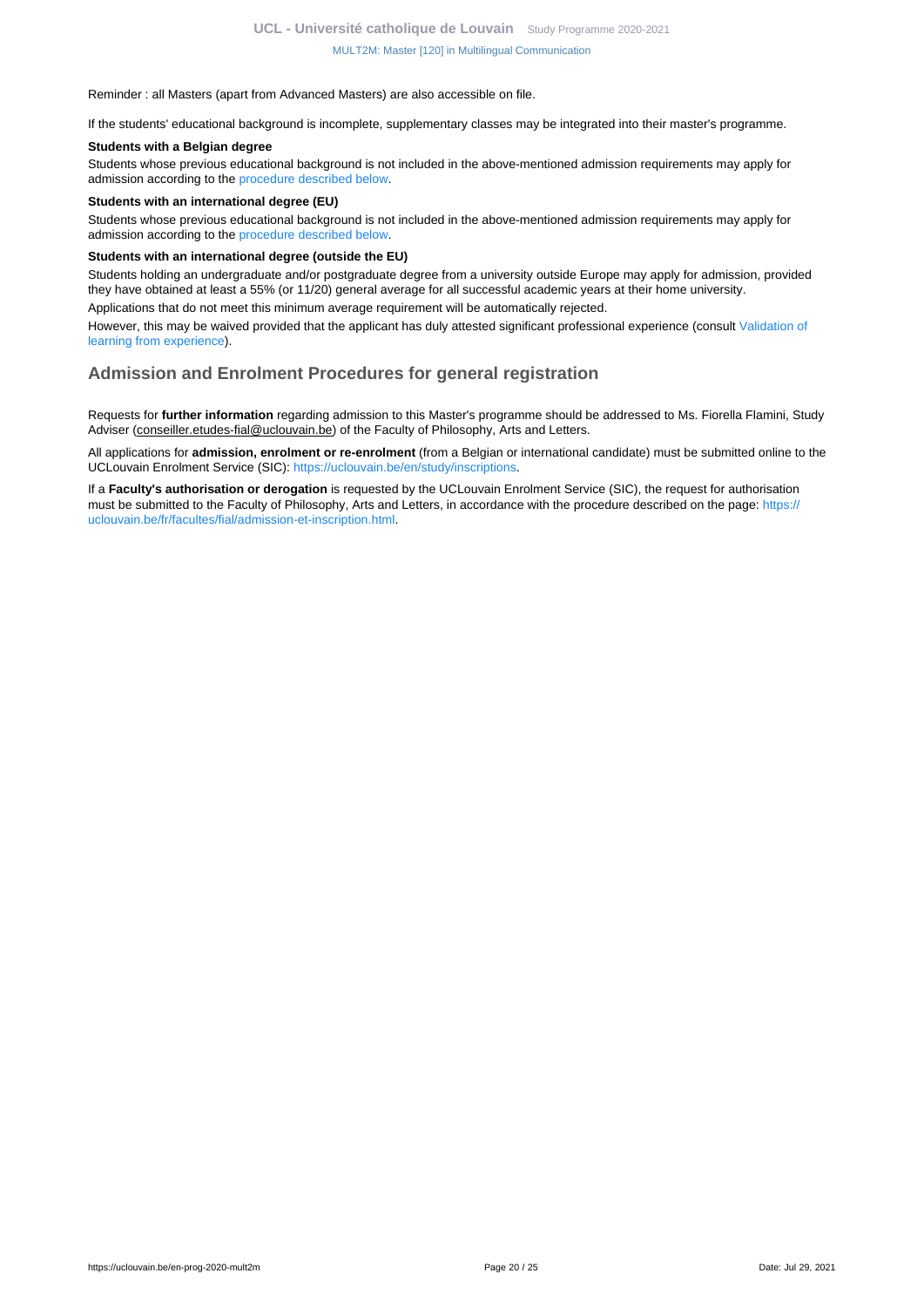# <span id="page-20-0"></span>**Supplementary classes**

**To access this Master, students must have a good command of certain subjects. If this is not the case, they must add supplementary classes at the beginning of their Master's programme in order to obtain the prerequisites for these studies.**

| <b>O</b> Mandatory                                | <b>83 Optional</b>                             |
|---------------------------------------------------|------------------------------------------------|
| $\triangle$ Courses not taught during 2020-2021   | ⊘ Periodic courses not taught during 2020-2021 |
| $\oplus$ Periodic courses taught during 2020-2021 | Activity with requisites                       |
|                                                   |                                                |

Click on the course title to see detailed informations (objectives, methods, evaluation...)

The programme will be made up according to the student's previous studies (maximum 60 credits).

#### **Languages**

Students must choose 2 languages from German, English, French and Dutch according to the languages which he wishes to include in his masters programme.

#### **German**

| <b>&amp; LALLE1710</b>  | German language                     | Caroline Klein (coord.)   | $30h+30h$   | 5 Credits       | $\alpha$ 1 |
|-------------------------|-------------------------------------|---------------------------|-------------|-----------------|------------|
| <sup>33</sup> LGERM1116 | German II                           | <b>Ferran Suner Munoz</b> | $30h+30h$   | 5 Credits q1+q2 |            |
| <b>&amp; LGERM1113</b>  | German language: elementary grammar | Joachim Sabel             | $30h+15h$   | 5 Credits q1+q2 |            |
| <b>83 LGERM1317</b>     | German III                          | <b>Ferran Suner Munoz</b> | $45h+45h$   | 5 Credits q1+q2 |            |
| <b>23 LGERM1501</b>     | German IV                           | <b>Ferran Suner Munoz</b> | $30h + 30h$ | 5 Credits q1+q2 |            |

### **English**

| <b>&amp;3 LANGL1720</b> | <b>English language</b>                 | <b>Estelle Dagneaux</b><br>(coord.)<br><b>Philippe Denis</b><br><b>Maïté Dupont</b><br><i>(compensates)</i><br><b>Céline Gouverneur)</b><br><b>Brigitte Loosen</b> | 60h       | 5 Credits       | q <sub>1</sub> |
|-------------------------|-----------------------------------------|--------------------------------------------------------------------------------------------------------------------------------------------------------------------|-----------|-----------------|----------------|
| <sup>33</sup> LGERM1126 | English productive and receptive skills | <b>Sylvie De Cock</b><br><b>Amandine Dumont</b><br><i>(compensates)</i><br>Gaëtanelle Gilquin)                                                                     | $30h+30h$ | 5 Credits       | q2             |
| <sup>33</sup> LGERM1123 | <b>English Grammar</b>                  | <b>Natassia Schutz</b><br><i>(compensates)</i><br><b>Fanny Meunier)</b>                                                                                            | $30h+15h$ | 5 Credits q1+q2 |                |
| <b>&amp; LGERM1327</b>  | Advanced English language skills I      | Amélie Bulon<br><i>(compensates)</i><br><b>Fanny Meunier)</b><br><b>Maïté Dupont</b><br><i>(compensates)</i><br><b>Sylvie De Cock)</b>                             | 45h+45h   | 5 Credits q1+q2 |                |
| <b>&amp; LGERM1502</b>  | Advanced English language skills II     | Maïté Dupont<br><i>(compensates)</i><br>Gaëtanelle Gilquin)                                                                                                        | $30h+30h$ | 5 Credits q1+q2 |                |

### **Dutch**

| <b>&amp; LNEER1730</b> | Dutch language                                 | Hilde Bosmans (coord.)<br><b>Katrien De Rycke</b>                      | 60h       | 5 Credits       | q1 |
|------------------------|------------------------------------------------|------------------------------------------------------------------------|-----------|-----------------|----|
| <b>&amp; LGERM1136</b> | Dutch: Language Skills and Fluency             | <b>Pauline Degrave</b>                                                 | $30h+30h$ | 5 Credits       | a2 |
| <b>&amp; LGERM1133</b> | Dutch grammar                                  | <b>Philippe Hiligsmann</b>                                             | $30h+15h$ | 5 Credits q1+q2 |    |
| <b>&amp; LGERM1337</b> | Advanced dutch language skills I               | <b>Elisabeth Degand</b>                                                | $45h+30h$ | 5 Credits q1+q2 |    |
| <b>&amp; LGERM1503</b> | Dutch: Advanced Language Skills and Fluency II | <b>Pauline Degrave</b><br><i>(compensates)</i><br>Philippe Hiligsmann) | $30h+30h$ | 5 Credits q1+q2 |    |

#### **French**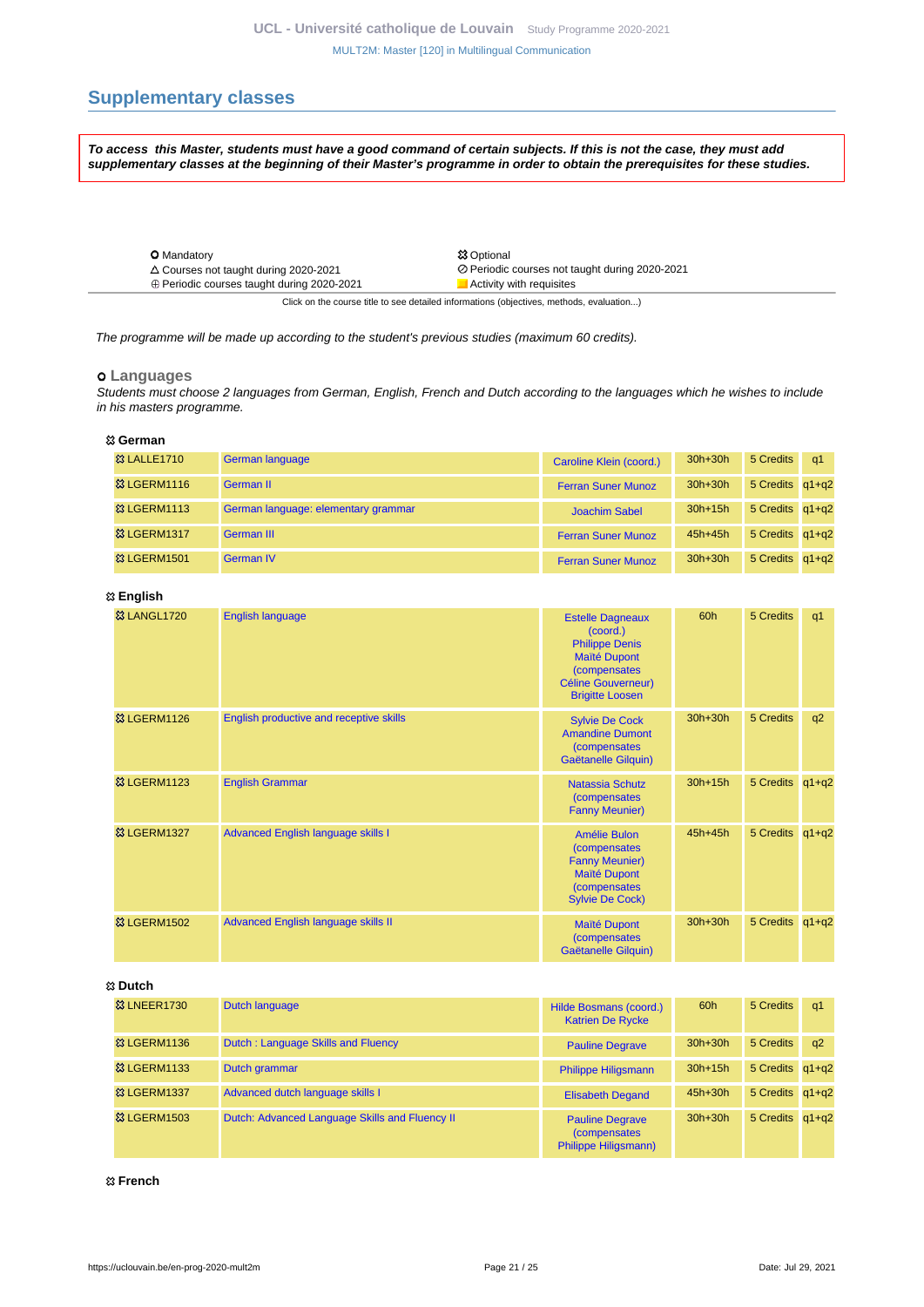| <b>&amp;3 LFRAN1301</b> | French - Treshold level (B1) - Understand Belgium                                 | Geneviève Briet<br>Valérie<br>Neuenschwander<br>(coord.)<br><b>Nancy Verhulst</b> | 60h             | 5 Credits       | q1<br>or $q2$             |
|-------------------------|-----------------------------------------------------------------------------------|-----------------------------------------------------------------------------------|-----------------|-----------------|---------------------------|
| <b>&amp;3 LFRAN1303</b> | French - Treshold level (B1) - Pronunciation and speaking<br>techniques           | <b>Emmanuelle</b><br>Rassart (coord.)                                             | 30 <sub>h</sub> | 3 Credits       | q1<br>or $q2$             |
| <b>&amp;3 LFRAN1401</b> | French - Upper Intermediate Level (B2) - De la voix à la plume                    | Geneviève Briet (coord.)<br><b>Emmanuelle Rassart</b><br><b>Christine Renard</b>  | 60h             | 5 Credits       | q <sub>1</sub><br>or $q2$ |
| <b>&amp; LFRAN1403</b>  | French - Upper Intermediate Level (B2) - Pronunciation and<br>speaking techniques | Valérie<br>Neuenschwander<br>(coord.)<br><b>Christine</b><br>Renard (coord.)      | 30 <sub>h</sub> | 3 Credits       | q1<br>or $q2$             |
| <b>&amp;3 LROM1111</b>  | Linguistics: Proficiency and Analysis of Standard French                          | <b>Olivier Delsaux</b>                                                            | $30h+15h$       | 5 Credits q1+q2 |                           |
| <b>&amp; LROM1321</b>   | Logic, Rhetoric and Argument                                                      | <b>Vincent Engel</b>                                                              | $30h+15h$       | 5 Credits       | q2                        |

### **One course from :**

(Depending on their file, students may be required to take both courses.)

| <b>&amp; LFRAN1304</b>  | French - Treshold level (B1) - "Written production"         | Francoise<br>Masuy (coord.)<br><b>Emmanuelle</b><br>Rassart (coord.) | 30 <sub>h</sub> | 3 Credits | q1<br>or $q2$ |
|-------------------------|-------------------------------------------------------------|----------------------------------------------------------------------|-----------------|-----------|---------------|
| <sup>33</sup> LFRAN1404 | French - Upper Intermediate Level (B2) - Written expression | Valérie<br>Neuenschwander<br>(coord.)                                | 30 <sub>h</sub> | 3 Credits | q1<br>or $q2$ |

### **Un cours "général" au choix parmi**

One course to be chosen from the list below OR any other bachelor level course which is put forward by the Master's examination board (MULT2M)

| <b>&amp; LFIAL1530</b>         | Introduction to Language Science                                  | <b>Philippe Hambye</b><br>Anne-Catherine Simon | 30 <sub>h</sub> | 3 Credits             | q2          |
|--------------------------------|-------------------------------------------------------------------|------------------------------------------------|-----------------|-----------------------|-------------|
| <b>&amp; LGERM1315</b>         | Civilisation of the German-speaking countries : cultural aspects  | <b>Hubert Roland</b>                           | 22.5h           | 5 Credits q1 Ø        |             |
| <b>&amp; LGERM1515</b>         | Civilisation of the German-speaking countries : The present       | <b>Ferran Suner Munoz</b>                      | 22.5h           | 5 Credits $q2 \oplus$ |             |
| <b><sup>83</sup> LGERM1325</b> | Civilisation of the English-speaking countries : cultural aspects | <b>Paul Arblaster</b>                          | 30 <sub>h</sub> | 5 Credits             | q1          |
| <b>&amp; LGERM1525</b>         | <b>American Culture: Memory and Identity Politics</b>             | Véronique Bragard                              | 30 <sub>h</sub> | 5 Credits             | $a2 \oplus$ |
| <b>&amp; LGERM1335</b>         | Civilisation of the Dutch-speaking countries: cultural aspects    | <b>Matthieu Sergier</b>                        | 30 <sub>h</sub> | 5 Credits             | a2          |
| <b><sup>83</sup> LGERM1535</b> | Civilisation of the Dutch-speaking countries : The present        | <b>Matthieu Sergier</b>                        | 30 <sub>h</sub> | 5 Credits             | $a2 \oplus$ |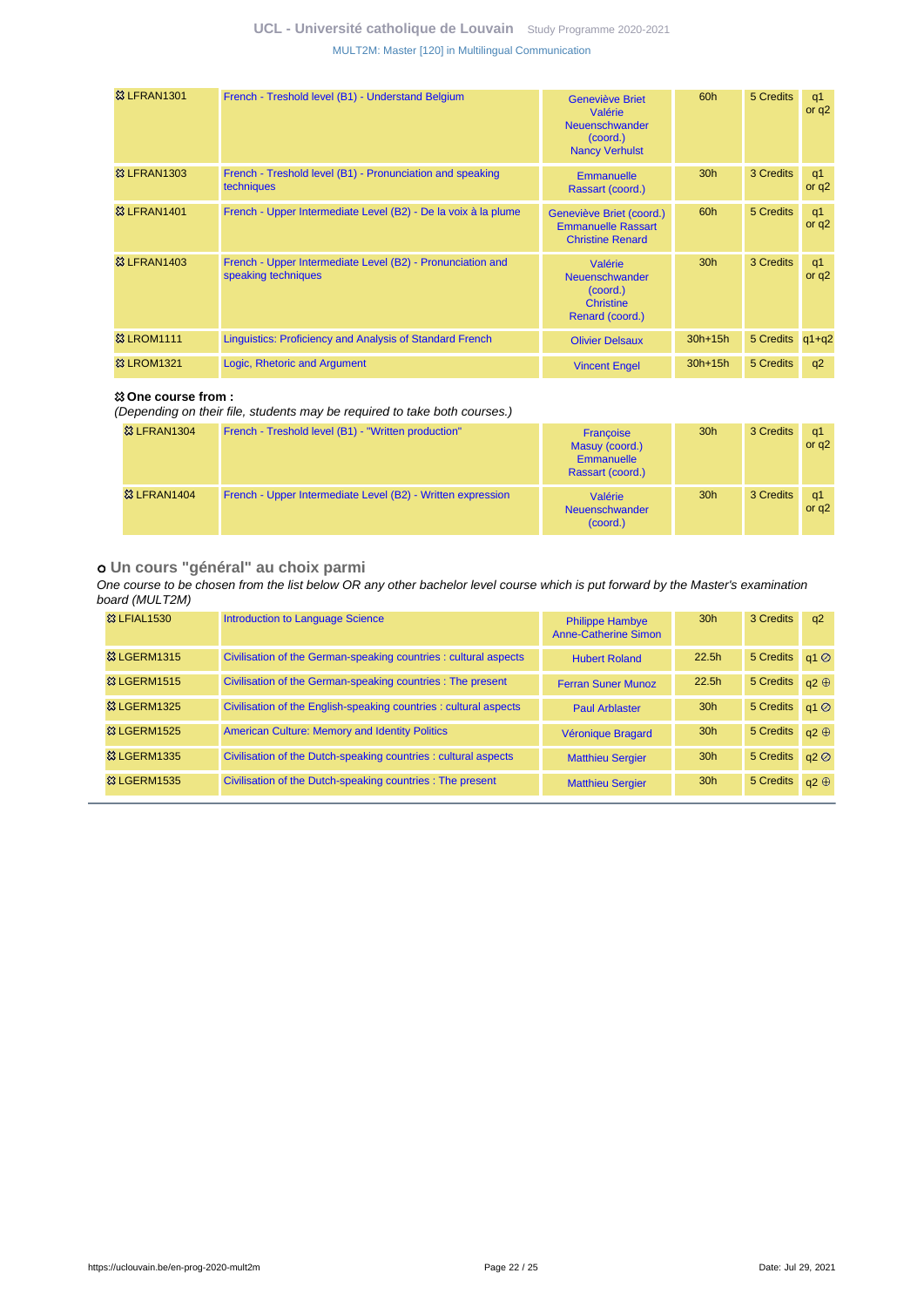# <span id="page-22-0"></span>**Teaching method**

This is a multidisciplinary degree course which combines the strengths of the Modern Languages Institute and the Germanic Languages and Economics, Social & Political Science faculties. It comprises language courses which are always given in the target language and which focus on spoken and written skills through oral presentations and specialized written exercises. Lectures, business case studies and a three-month internship in a company provide an invaluable opportunity to practise another language and put into practice theoretical concepts learned in the business courses.

# <span id="page-22-1"></span>**Evaluation**

**The evaluation methods comply with the regulations concerning studies and exams (https://uclouvain.be/fr/decouvrir/ rgee.html). More detailed explanation of the modalities specific to each learning unit are available on their description sheets under the heading "Learning outcomes evaluation method".**

A range of methods are used to evaluate students: continuous assessment (class participation and exercises), oral and/or written exams, a dissertation written in one of the two major languages chosen, an internship in a company which must be followed by a written report and oral defence. Both the report and the defence should be in the language used during the internship.

Students must write their Master's dissertation in one of the two languages in their programme and add an abstract in French.

Courses are evaluated according to current University regulations (see General Examination Regulations). Students may find further information on specific evaluation methods in the course descriptions.

To obtain a student's average, the grades awarded for each course unit are weighted by their respective credits.

# <span id="page-22-2"></span>**Mobility and/or Internationalisation outlook**

### **Double degree with the University of Ottawa**

A double degree programme in collaboration with the University of Ottawa is offered to students who choose English and French as their major languages. Students admitted to this program (selection procedure) carry out their first year of master at UCLouvain and the second year at uOttawa (courses and internship). At the end of the programme, these students obtain two diplomas:

(1) the [Master \[120\] in Multilingual Communication](https://uclouvain.be/en-prog-2020-mult2m) from UCLouvain and

(2) the [Master of Arts Communication](https://catalogue.uottawa.ca/en/graduate/master-arts-communication/) from uOttawa.

For more information, please refer to the pages devoted to the double degree programme on the Faculty's website: Detailed presentation of the program, selection procedure and possibility of scholarship (https://uclouvain.be/fr/facultes/fial/doublediplome-en-communication-multilingue-uottawa-ucl.html).

#### **International Mobility**

Students pursuing a [Master \[120\] in Multilingual Communication](https://uclouvain.be/en-prog-2020-mult2m) may, as part of their studies, undertake:

• a **study visit** for one term (30 credits) in one of the many universities (https://uclouvain.be/fr/facultes/fial/partenaires-0.html) with which the Faculty of Philosophy, Arts and Letters has concluded partnership agreements, in Europe under the Erasmus+ programme, in Switzerland under the SEMP programme, or elsewhere in the world under the FAME/Mercator programme, or • a **study visit** for one term (30 credits) in one of the partner universities in Flanders, under the Erasmus Belgica programme.

The study visit must take place during the first term of the second year.

The list of recommended destinations (https://uclouvain.be/fr/facultes/fial/mobilite-internationale-0-1-2-3.html) for MULT students is available on the pages dedicated to mobility on the Faculty's website.

MULT students must complete a three-month full-time **internship** in a company in Belgium or abroad (the language of the internship is one of the two major languages studied).

It is possible to benefit from an Erasmus +, Belgica or FAME / Mercator internship grant depending on the internship location.

The internship preferably takes place in the second term of the second year.

The study visit can be combined with an internship abroad.

When the exchange takes place at KU Leuven, the student chooses 6 courses of 5 credits listed in the ["Bedrijfscommunicatie](https://uclouvain.be/en-prog-mult2m-lmult829o)". Three of them will be recognized as part of the Dutch courses of the professional focus.

To find out more:

- Contacts (https://uclouvain.be/en/faculties/fial/international-contact.html)
- Practical information (https://uclouvain.be/fr/facultes/fial/etudiant-fial-en-echange.html) (in French)
- Information on international internships (https://uclouvain.be/fr/facultes/fial/stages-internationaux.html) (in French)